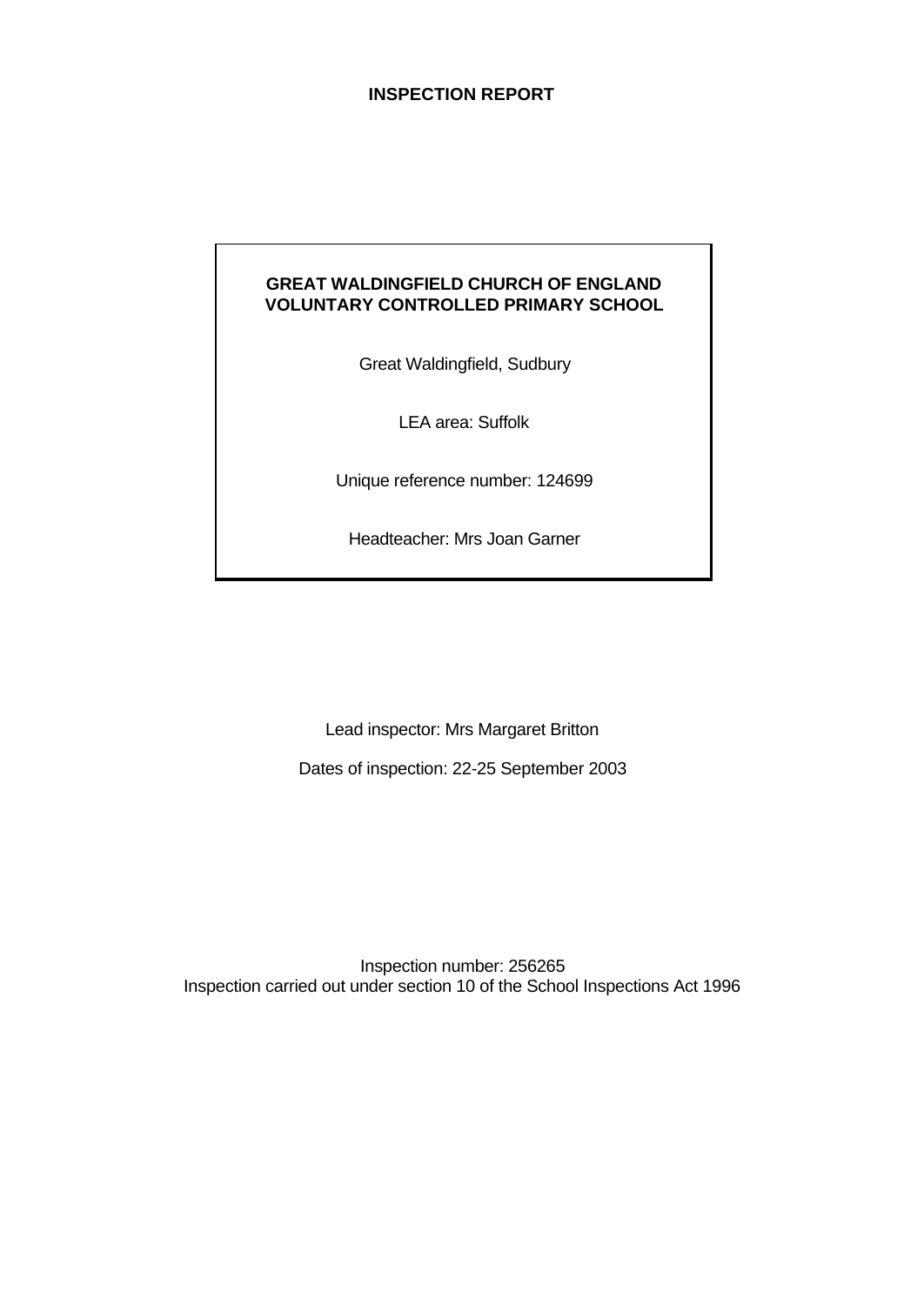#### © Crown copyright 2003

This report may be reproduced in whole or in part for non-commercial educational purposes, provided that all extracts quoted are reproduced verbatim without adaptation and on condition that the source and date thereof are stated.

Further copies of this report are obtainable from the school. Under the School Inspections Act 1996, the school must provide a copy of this report and/or its summary free of charge to certain categories of people. A charge not exceeding the full cost of reproduction may be made for any other copies supplied.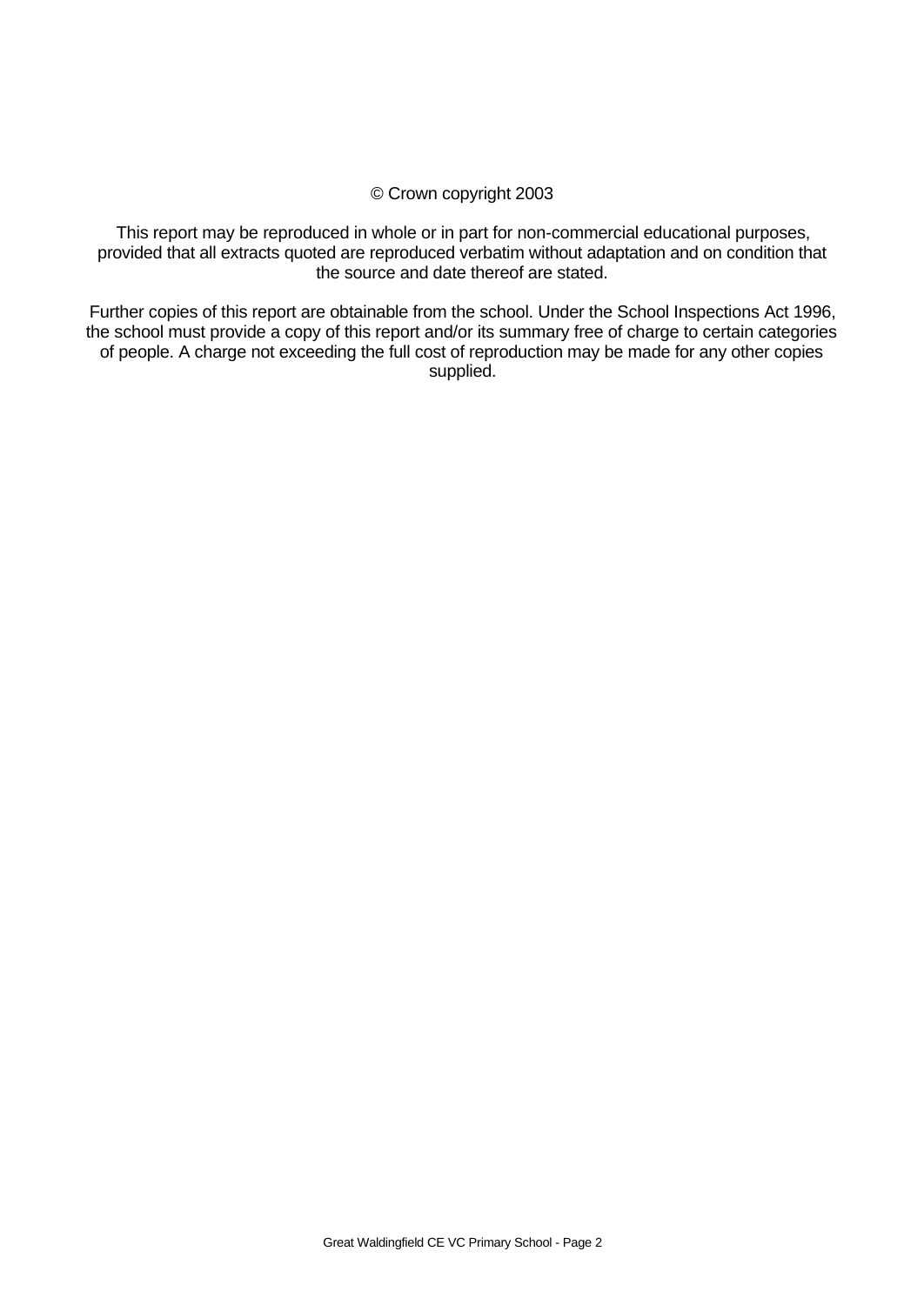## **INFORMATION ABOUT THE SCHOOL**

| Type of school:              | Primary                                                                     |
|------------------------------|-----------------------------------------------------------------------------|
| School category:             | <b>Voluntary Controlled</b>                                                 |
| Age range of pupils:         | $5-9$                                                                       |
| Gender of pupils:            | Mixed                                                                       |
| Number on roll:              | 81                                                                          |
| School address:              | <b>Folly Road</b><br><b>Great Waldingfield</b><br>Sudbury<br><b>Suffolk</b> |
| Postcode:                    | <b>CO10 0RR</b>                                                             |
| Telephone number:            | 01787 374055                                                                |
| Fax number:                  |                                                                             |
| Appropriate authority:       | Governing body                                                              |
| Name of chair of governors:  | Rev J Fieldgate                                                             |
| Date of previous inspection: | 27 April 1998                                                               |

## **CHARACTERISTICS OF THE SCHOOL**

This is a smaller than average Church of England Voluntary controlled school. There are 81 pupils on roll aged between four and nine years old. Of these, 11 attend the reception class on a part time basis. Most pupils are drawn from the local area and live in a mixture of private and rented accommodation. Many parents work in low-paid temporary jobs. About one in three of the pupils come from further afield; their parents choose the school for its caring ethos and good reputation for supporting pupils with special educational needs. In the academic year 2002 to 2003, two pupils joined the school and two left other than at the usual time of first admission. The mobility of pupils (five percent) is low.

When children start school in the reception class, a high proportion have not reached typical levels for their age in communication, language and literacy, knowledge and understanding of the world and personal, social and emotional development and overall standards on entry are below average. The school received a Schools Achievement Award in 2000. A Family Learning Project has been introduced on one afternoon each week. Two pupils are from minority ethnic backgrounds. There are no refugees, asylum seekers, Traveller pupils or pupils from minority ethnic groups who are in the early stages of learning English as an additional language. The percentage of pupils known to be eligible for free school meals (16 per cent) is broadly in line with the national average. Eighteen pupils (22 per cent) are identified as having special educational needs which is a little above the national average. The range of difficulties experienced by these pupils includes: moderate learning difficulties; social, emotional and behavioural difficulties; speech/communication difficulties and hearing impairment. There are no pupils with statements of special educational need, which is below the national average.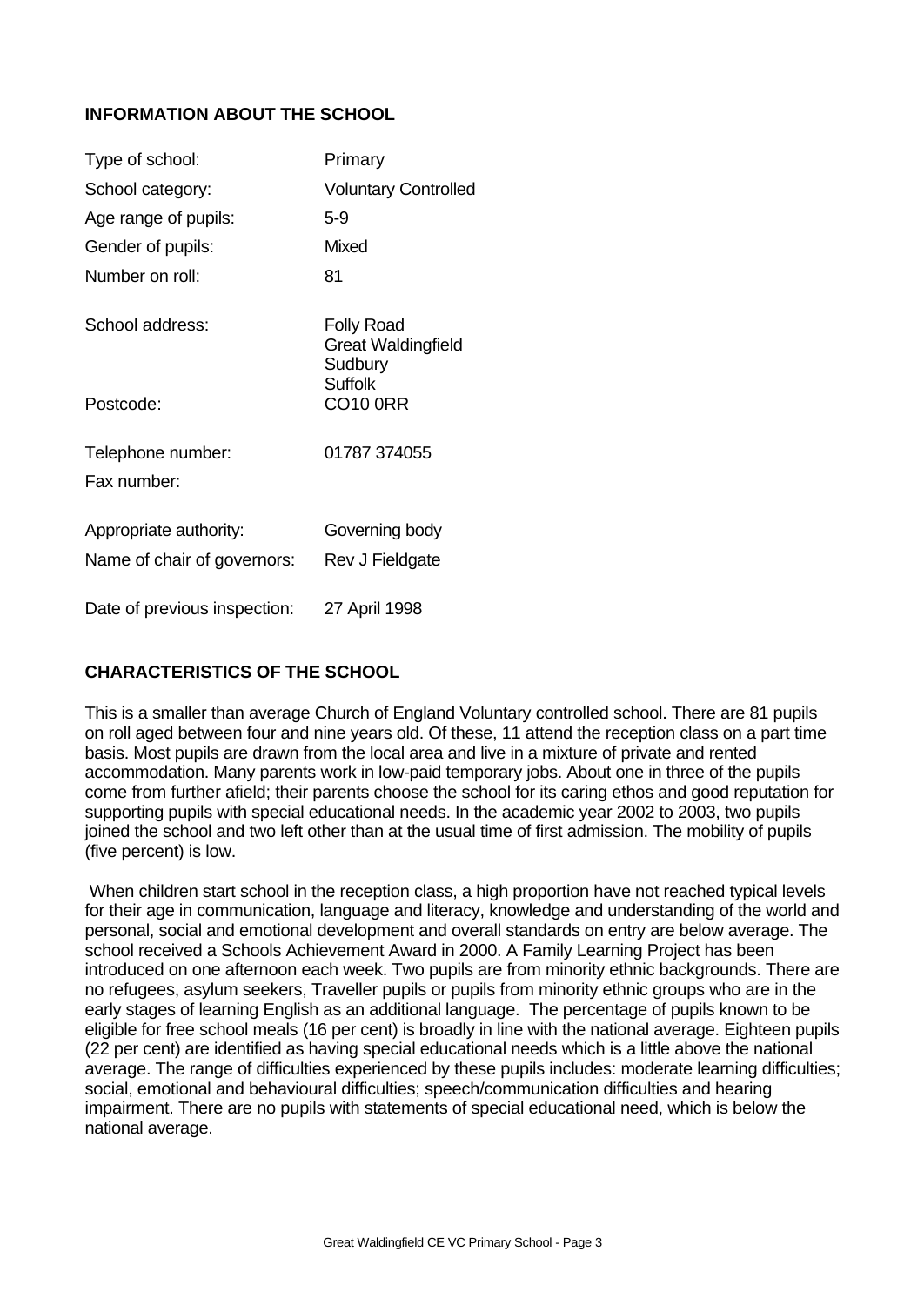## **INFORMATION ABOUT THE INSPECTION TEAM**

|       | <b>Members of the inspection team</b> | <b>Subject responsibilities</b> |                                                                                                                                                                                            |
|-------|---------------------------------------|---------------------------------|--------------------------------------------------------------------------------------------------------------------------------------------------------------------------------------------|
| 17678 | <b>Margaret Britton</b>               | Lead inspector                  | Foundation Stage curriculum;<br>mathematics; science; music;<br>physical education; religious<br>education; personal, social and<br>health education; English as an<br>additional language |
| 9958  | Tim Page                              | Lay inspector                   |                                                                                                                                                                                            |
| 7813  | Kevin Wood                            | Team inspector                  | English; information and<br>communication technology; art and<br>design; design and technology;<br>geography; history; special<br>educational needs                                        |

The inspection contractor was:

PBM Brookbridge and Bedford Ltd 13a Market Place **Uttoxeter Staffordshire** ST14 8 HY

Any concerns or complaints about the inspection or the report should be made initially to the inspection contractor. The procedures are set out in the leaflet *'Complaining about Ofsted Inspections'*, which is available from Ofsted Publications Centre (telephone 07002 637833) or Ofsted's website (www.oftsed.gov.uk).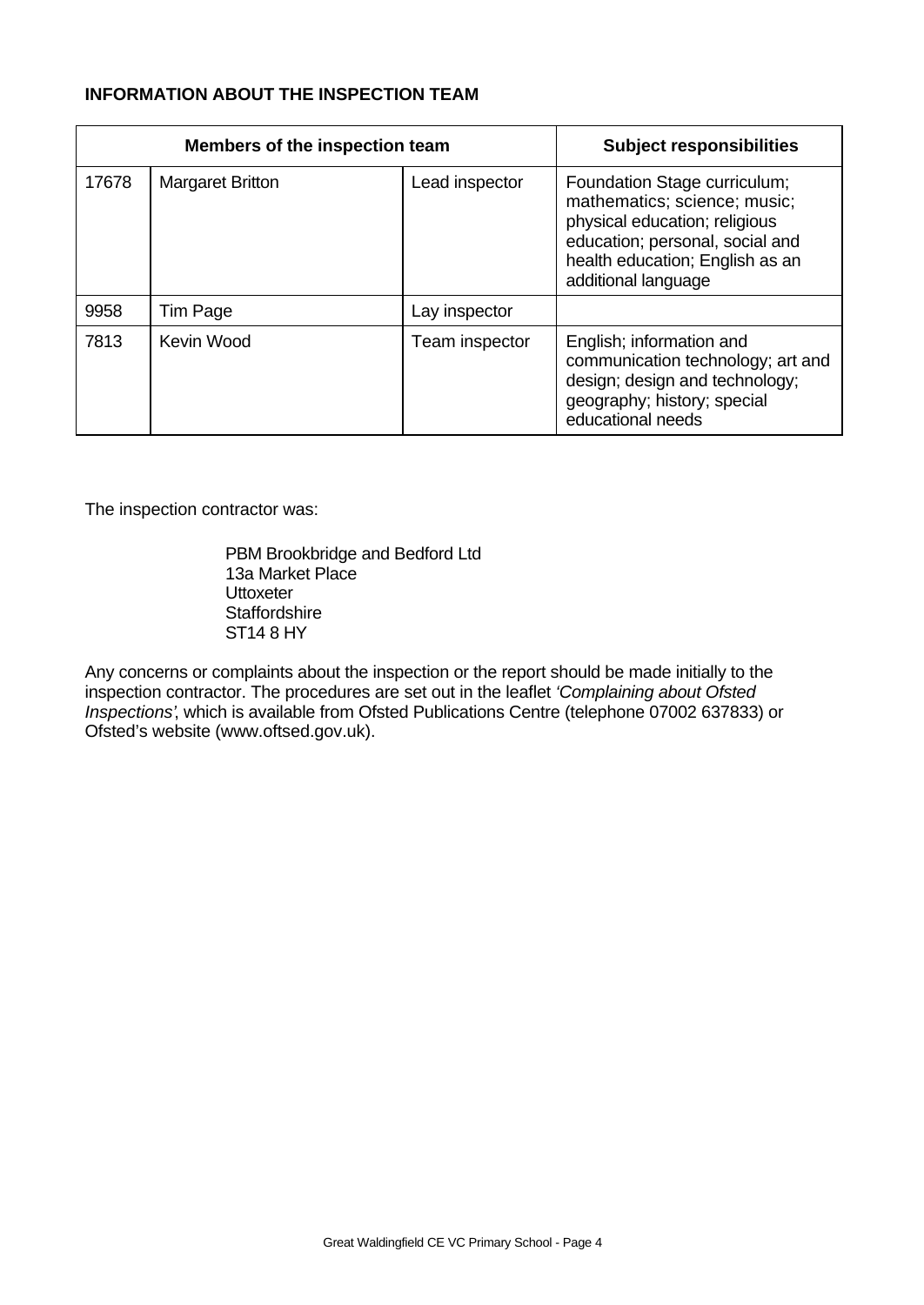## **REPORT CONTENTS**

|                                                                                                                                    | Page |
|------------------------------------------------------------------------------------------------------------------------------------|------|
| <b>PART A: SUMMARY OF THE REPORT</b>                                                                                               | 6    |
| <b>PART B: COMMENTARY ON THE MAIN INSPECTION FINDINGS</b>                                                                          |      |
| <b>STANDARDS ACHIEVED BY PUPILS</b>                                                                                                | 9    |
| Standards achieved in areas of learning, subjects and courses                                                                      |      |
| Pupils' attitudes, values and other personal qualities                                                                             |      |
| <b>QUALITY OF EDUCATION PROVIDED BY THE SCHOOL</b>                                                                                 | 12   |
| Teaching and learning<br>The curriculum<br>Care, guidance and support<br>Partnership with parents, other schools and the community |      |
| <b>LEADERSHIP AND MANAGEMENT</b>                                                                                                   | 17   |
| <b>OTHER SPECIFIED FEATURES</b>                                                                                                    | 19   |
| <b>PART C: THE QUALITY OF EDUCATION IN AREAS OF LEARNING</b><br><b>AND SUBJECTS</b>                                                | 20   |
| AREAS OF LEARNING IN THE FOUNDATION STAGE                                                                                          |      |
| <b>SUBJECTS IN KEY STAGES 1 AND 2</b>                                                                                              |      |
| <b>PART D: SUMMARY OF THE MAIN INSPECTION JUDGEMENTS</b>                                                                           | 34   |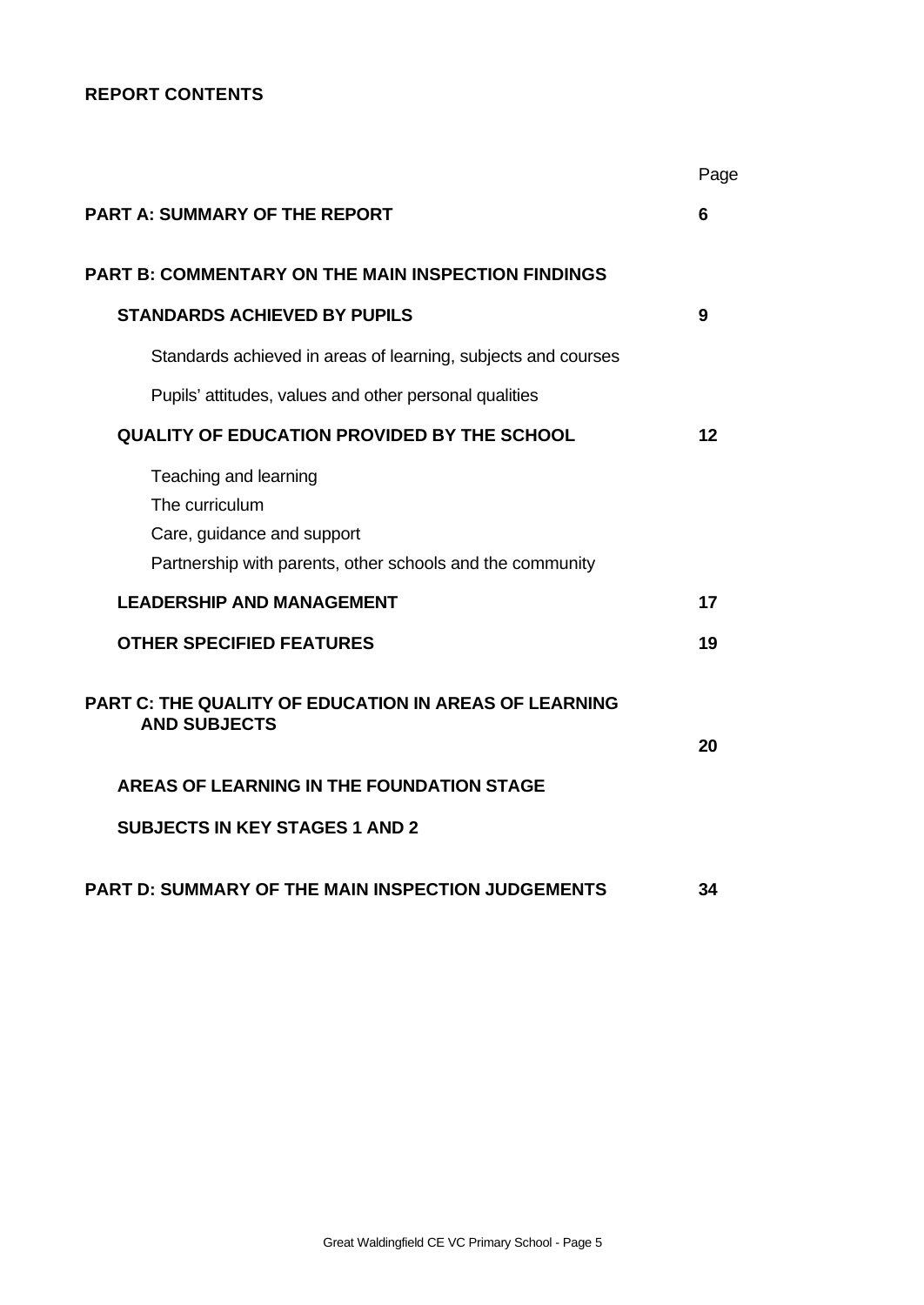# **PART A: SUMMARY OF THE REPORT**

# **OVERALL EVALUATION**

This is a **good** school that gives **good value** for money. A high proportion of children starting in the reception class attain levels below those typical for their age; standards overall are well below average. Pupils make at least satisfactory progress in the reception class and in Years 1 and 2. Many achieve well. Standards rise but remain below average in reading, writing and mathematics at the end of Year 2 though not by very much. Standards in science are average by the end of Year 2. Many pupils in Years 3 and 4 make more progress than expected and achieve well. By the end of Year 4, standards are average in English, mathematics and science even though there are a high proportion of pupils with special educational needs. The quality of education is good. Pupils are given every opportunity to do well and the provision for the above average number with special educational needs is very good. The school has improved at a satisfactory rate since the last inspection and the headteacher and staff are determined to raise standards further.

The school's main strengths and weaknesses are:

- The caring, Christian ethos enables all pupils to do the best they can.
- The headteacher provides very good leadership and has been successful in building strong teamwork among the staff and governors.
- The members of staff create a positive environment for learning. This has a good effect on pupils' attitudes to learning and helps them to achieve well.
- The provision for pupils with special educational needs is very good. The learning support assistants make a very good contribution to the progress pupils make.
- The provision for pupils' personal development is good. The development of pupils' social skills is very good. Relationships at all levels are very good.
- The school's partnership with parents and the community is good
- Although the quality of teaching is good in the reception class and in Years 3 and 4, there are weaknesses in the way some of the learning is planned and taught in Years 1 and 2.
- Standards in writing are too low and not enough time is devoted to developing pupils' writing skills even though these have been identified as a weakness. Opportunities are missed to develop these skills in other subjects; written work is often untidy and poorly presented.

The school has made steady and sustained improvement over the period since the last inspection. There has been good improvement in the provision for pupils with special educational needs and for children in the Foundation Stage. Standards in mathematics have been improved, rising to well above average in 2002, and there have been significant improvements in reading and in science. Although standards in writing have improved, they are still below average and more needs to be done. The school's assessment procedures have been developed well and are now good. The provision for pupils' social development has improved and is now very good.

## **STANDARDS ACHIEVED**

| <b>Results in National</b><br>Curriculum tests at the |      | similar schools |      |      |
|-------------------------------------------------------|------|-----------------|------|------|
| end of Year 2, compared<br>with:                      | 2000 | 2001            | 2002 | 2002 |
| Reading                                               |      |                 |      |      |
| Writing                                               |      |                 |      |      |
| <b>Mathematics</b>                                    |      |                 |      |      |

*Key: A - well above average; B – above average; C – average; D – below average; E – well below average Similar schools are those with similar percentages of pupils eligible for free school meals*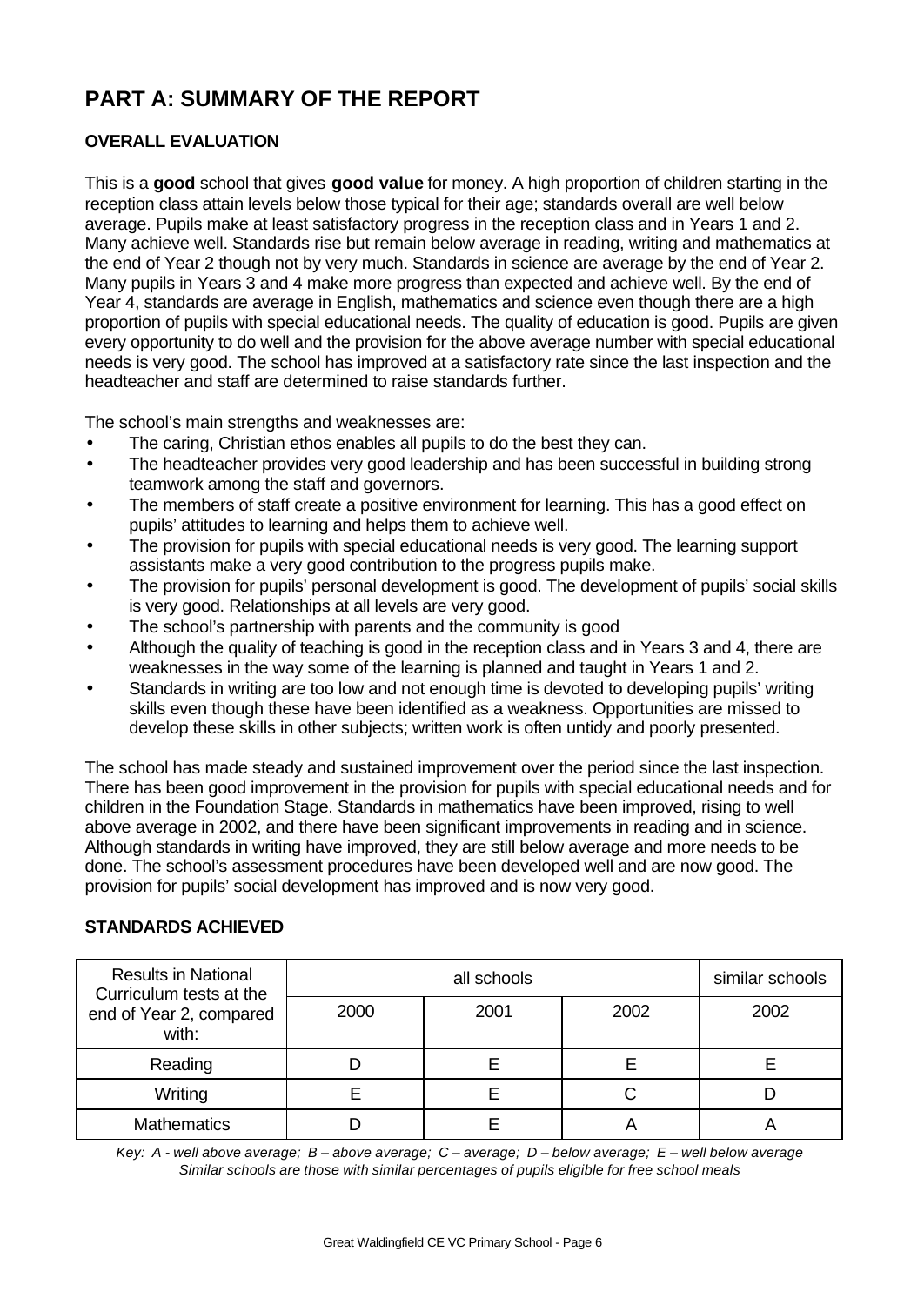Results vary from year to year because of the small year groups and higher than average proportion of pupils with special educational needs and caution is needed in interpreting the above table. Children in the reception class make good progress, many from a low starting point, and achieve well. About half attain the goals children are expected to reach by the end of the reception year. Pupils generally achieve satisfactorily and make at least typical progress in Years 1 and 2 in reading, writing and mathematics. The early indications of the 2003 results in Year 2 are that standards have risen and are in line with the national average in reading, writing and mathematics. Current standards in reading, speaking and listening, mathematics and science are average. Although an increasing number of pupils attain nationally expected levels in writing, standards overall remain below average in this subject because of the high proportion of pupils with special educational needs. Pupils continue to make at least satisfactory progress in Years 3 and 4 in English, mathematics and science and current standards are average in these subjects. They achieve at least as well as can be expected. Throughout the school, pupils, with special educational needs and those identified by the school as being gifted or talented achieve at least as well as can be expected and make at least satisfactory progress. Pupils with English as an additional language achieve well and make good progress.

Pupils' personal qualities are **developed well.** The school is very effective in developing pupils' social awareness. Both spiritual and moral development are good and strongly underpinned by the school's Christian ethos. Cultural development is satisfactory overall. Pupils' attitudes and behaviour are good. They have caring attitudes towards others and quickly form very good relationships and this leads to a productive learning environment. Attendance is good and punctuality is very good.

## **QUALITY OF EDUCATION**

The quality of education is **good**. Teaching and learning are good in the Foundation Stage and in Years 3 and 4. In Years 1 and 2, teaching and learning are satisfactory. Where the quality of teaching is good, the pupils are actively involved in the learning through question and answer sessions. The activities are varied and stimulating and the teachers use their time well to support and challenge pupils in their learning. In these lessons, pupils make good progress and achieve well. When the pace of learning slows, it is generally because the tasks the pupils are asked to do are not well matched to their age and do not challenge them or engage their interest. The school provides a good curriculum that is broad, balanced and relevant, except in Years 1 and 2 where there are some shortcomings. There are good opportunities for enrichment through educational visits, visitors to the school and after school clubs. The school provides well for pupils' health and safety. Good links have been established with parents and the community.

## **LEADERSHIP AND MANAGEMENT**

The leadership and management of the school are **good.** The headteacher's leadership is very good and provides staff and governors with a clear vision of future developments for the school. Members of staff with responsibilities for the curriculum provide good leadership and useful support for their colleagues. The school is well managed, runs efficiently and all staff are clear about the part they play in the team. The governing body carries out its roles and responsibilities well.

## **PARENTS' AND PUPILS' VIEWS OF THE SCHOOL**

Parents' views are overwhelmingly positive. All those who replied agreed that their children like school and the overwhelming majority agreed that teaching is good and that their children behave well in an atmosphere free of oppressive behaviour. The school provides good quality information for parents about their children's progress in annual written reports, an outline of topic coverage at the beginning of each term, a progress chart at the end of the autumn term, and reading ages noted in pupils' reading diaries. Pupils have very positive attitudes to school, and this is confirmed by their enthusiastic responses to the pre-inspection questionnaires.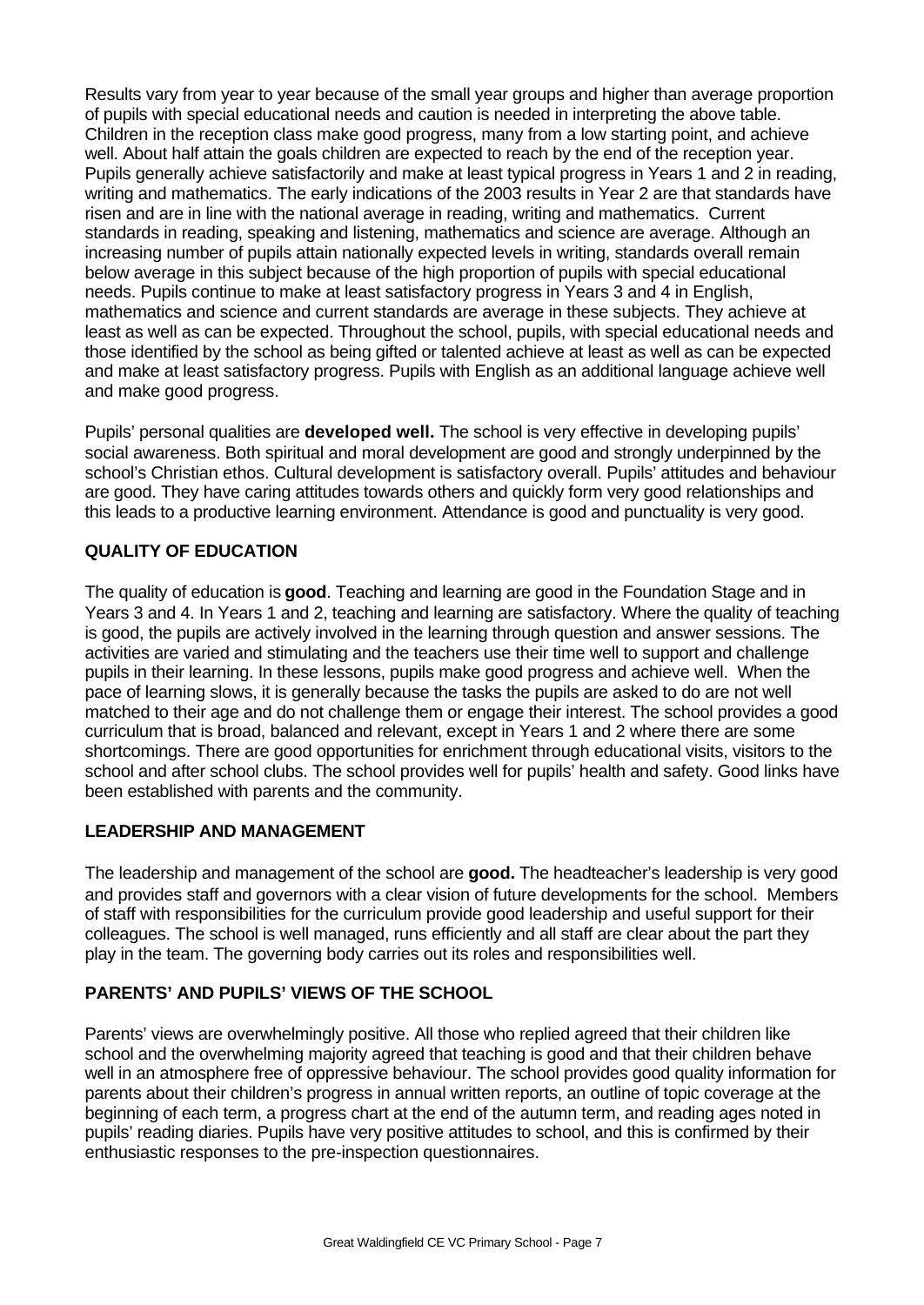## **IMPROVEMENTS NEEDED**

The most important things that the school should do to improve are:

- q Raise standards in writing by:
	- o placing greater emphasis on the teaching of writing in the time allocated to English;
	- o providing more opportunities for pupils to develop their writing skills for a range of purposes across the curriculum;
	- o improving the quality of pupils' written presentation in all subjects.
- q Change the approach to teaching and learning for pupils in Years 1 and 2 by building on the good practice in the Foundation Stage to ensure that pupils have more opportunities to learn through relevant, well structured play and practical activities.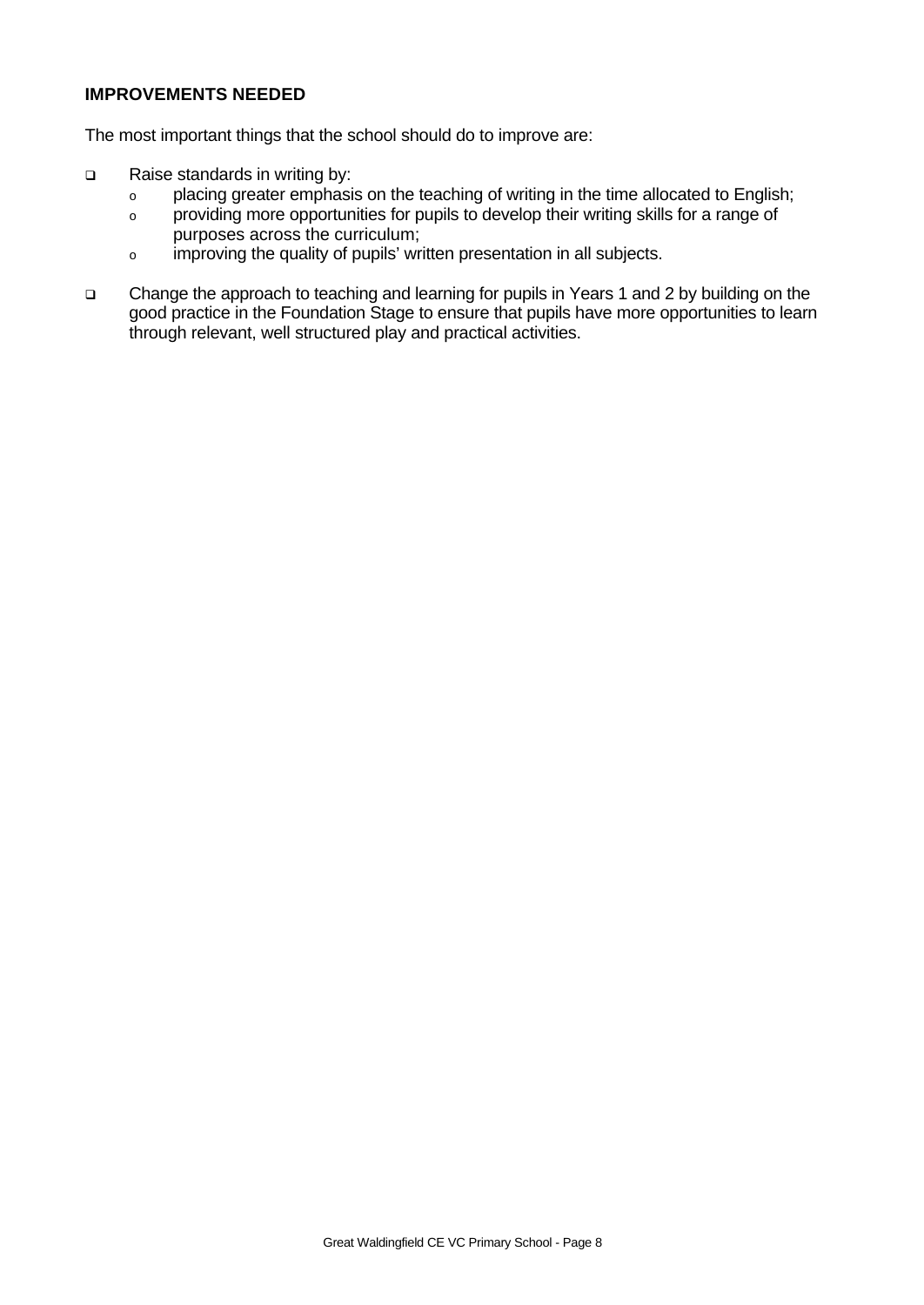# **PART B: COMMENTARY ON THE INSPECTION FINDINGS**

# **STANDARDS ACHIEVED BY PUPILS**

## **Standards achieved in areas of learning, subjects and courses**

Pupils achieve **at least satisfactorily** throughout the school and often make **good progress** from a low starting point**.** Achievement in the reception class is good and children make particularly good progress in personal, social and emotional development, communication, language and literacy and knowledge and understanding of the world. Pupils in Years 1 and 2 achieve satisfactorily although standards were still below those expected nationally in reading, writing and mathematics in the end of Year 2 tests and assessments in 2003. In Years 3 and 4, pupils continue to achieve at least as well as can be expected and often do better in English, mathematics and science. By the end of Year 4, standards in these subjects are average. Across all other subjects, pupils in Years 1 to 4 achieve at least satisfactorily and standards are average. Pupils with special educational needs and those identified by the school as being gifted or talented achieve at least as well as can be expected and make at least satisfactory progress. Pupils with English as an additional language achieve well and make good progress. Any differences in the standards of achievement of boys and girls are generally linked to the proportion of pupils of each gender with special educational needs.

## **Main strengths and weaknesses**

- Attainment on entry to the reception class is below average.
- Standards and achievement in mathematics and spelling have improved since the last inspection.
- Good use is made of tests and assessment results to target support for individuals and groups of pupils.
- Standards in writing are a weakness. Boys' reading and writing in Years 1 and 2 are a particular weakness.
- The number of pupils reaching the higher level (Level 3) at the end of Year 2 in reading, writing and mathematics has improved.

## **Commentary**

1. Children's attainment on entry to the reception class is variable but in most years, there is a high proportion of children who do not reach typical levels for their age in communication, language and literacy, knowledge and understanding of the world and personal, social and emotional development. The children make good progress in the reception class and achieve well. By the end of the year, about half the children reach the early learning goals in all six areas of learning. The remaining children achieve the early learning goals in the creative, physical and mathematical areas of learning and have moved closer to reaching the goals in communication, language and literacy, knowledge and understanding of the world and personal, social and emotional development. However, standards are still below average by the end of the reception year.

## *Standards in national tests at the end of Year 2 – average point scores in 2002*

| Standards in: | School results | National results |
|---------------|----------------|------------------|
| reading       | 14.7(14.1)     | 15.8(15.7)       |
| writing       | 14.1(12.5)     | 14.4 (14.3)      |
| mathematics   | 17.7 (14.8)    | 16.5(16.2)       |

*There were 15 pupils in the year group. Figures in brackets are for the previous year*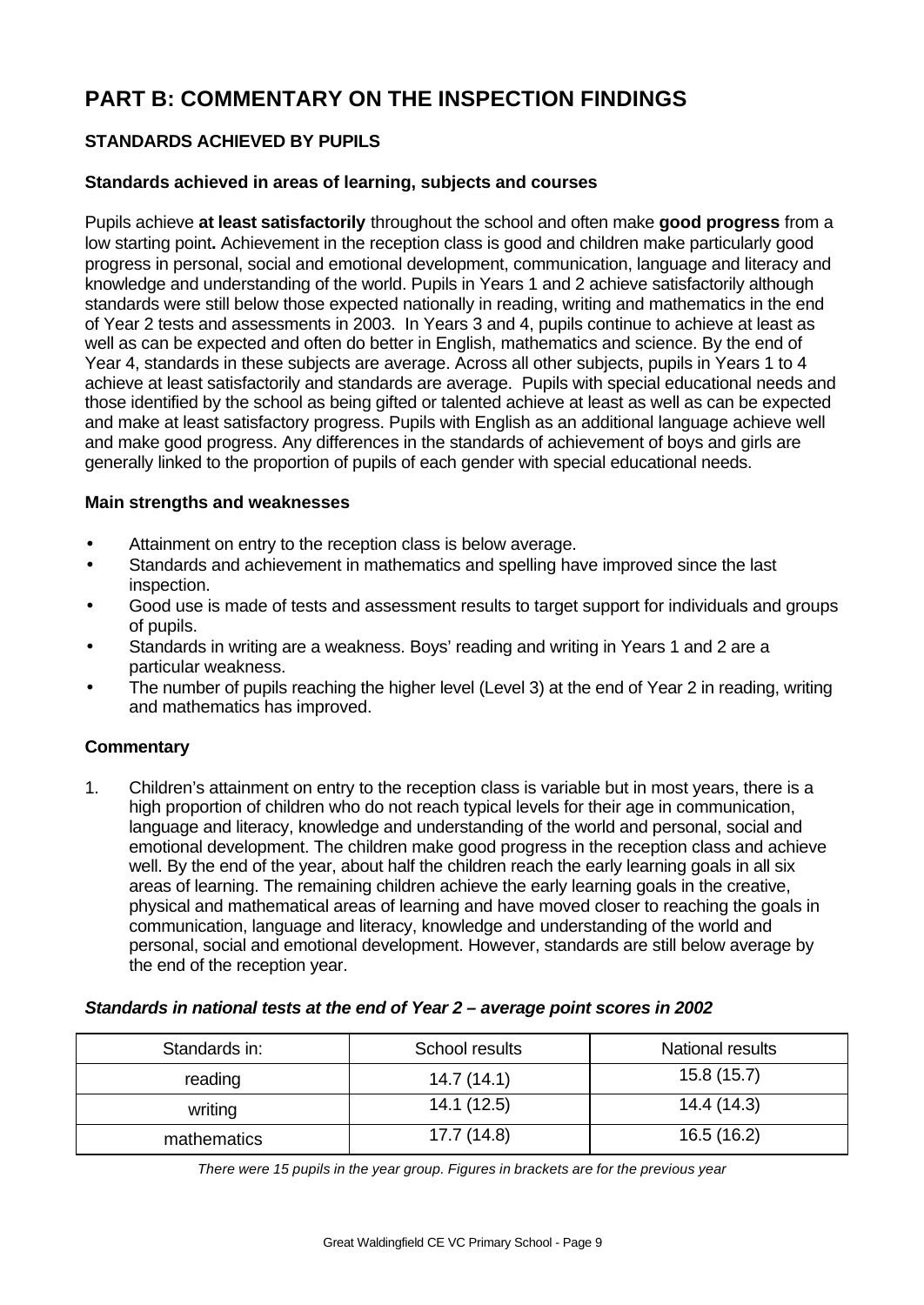- 2. Although there has been a trend of improvement, standards in reading and writing were below average in 2002 and in 2003. The school's emphasis on improving standards in mathematics has been very successful and there has been an overall trend of improvement since the last inspection in 1998. Standards in mathematics were well above average in 2002. This improvement has been sustained in 2003 even with the high proportion of pupils with special educational needs in the year group.
- 3. There has been a good improvement in the number of Year 2 pupils reaching the higher level, Level 3 in writing in 2003 and the proportion is now well above the national average. The proportion of pupils who reached Level 3 reading and in mathematics in 2003 was above the national average. This shows a marked improvement on the results in 2002 when the percentage of pupils reaching Level 3 in reading was below average and well below average in writing. This improvement is due to the careful and detailed use of assessment information to provide pupils with well matched and challenging learning tasks that enable the more able pupils to achieve well.
- 4. Teachers' assessment of science in 2002 showed most pupils reaching an average level. Inspection evidence shows that in 2003, pupils attained average standards in science. Pupils in Years 1 and 2 make satisfactory progress in science. Overall, standards of achievement by the end of Year 2 are satisfactory.
- 5. Pupils continue to make at least satisfactory progress in Years 3 and 4 in English, mathematics and science. They achieve at least as well as can be expected and often do better. The results of local education authority tests in reading and mathematics show that the standards reached by Year 4 pupils in 2003 were slightly above the county average. Seven out of ten pupils made the expected progress or performed better than expected during Years 3 and 4. The good use of assessment information to target specific pupils for support and the good quality of teaching in Years 3 and 4 are contributory factors in ensuring pupils' steady progress. Inspection evidence shows that pupils in Year 4 attain average standards in science and that their achievement is good. The good quality of the teaching and the pupils' positive attitudes to learning science contribute to the good rate of progress over Years 3 and 4.
- 6. The school looks carefully at its national and local education authority test results with a view to identifying any differences in the performances of boys and girls. Once any differences are identified, they move quickly to ensure that pupils are given well focused support and can make the best progress possible. For example, the teachers have analysed the results of the 2003 tests for Year 2 pupils and have identified that the boys are falling behind the girls in writing; they have targeted boys' writing as a focus for improvement. The 2003 test results for Year 4 show that boys did slightly better than girls in both reading and mathematics. The school is concerned that some girls did not do as well as expected and teachers are monitoring the current Year 4 girls' progress carefully to ensure that this is not repeated. During the inspection, the inspection team did not find any particular differences in the achievements of boys and girls.
- 7. The progress made by pupils with special educational needs throughout the school is satisfactory; they achieve at least as well as their peers. They are generally meeting the targets set in their individual education plans. Due to the strength of teaching in Years 3 and 4, and where there is individual support in classes pupils often make good progress in lessons. Many pupils with special educational needs achieve well in information and communication technology and often attain higher standards than some of their classmates. The school has identified a number of pupils as gifted and talented. These pupils have particular skills in art and design, physical education, mathematics and science and the school ensures that they are provided with sufficient challenge to help them make at least satisfactory progress.
- 8. Since the last inspection, the school has placed an emphasis on raising standards in English, mathematics and science and has been successful. The headteacher has provided a strong lead through, for example, the development of the use of assessment information to plan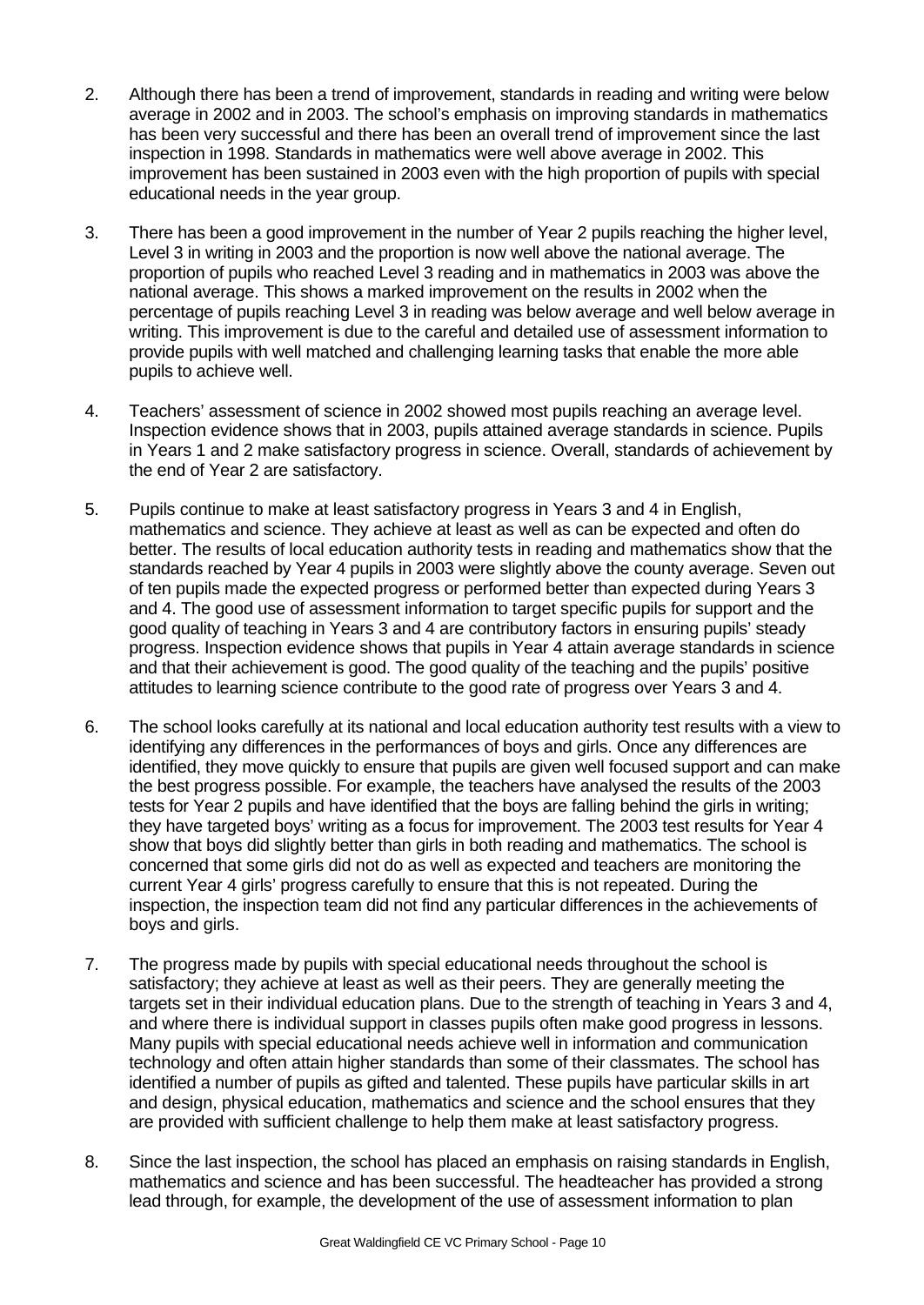interventions in pupils' learning. She has had a direct influence by being an effective English and mathematics teacher for the Year 2 pupils. The training of teaching assistants and the good quality of their teaching and support for small groups of pupils has also had a positive effect on the rate of pupils' progress and their achievement. However, there has been less emphasis on other subjects and although standards have been maintained, there is less evidence of improvement. In design and technology, geography, history and personal and social education there was insufficient evidence available to support a secure judgement on standards at Year 2 or at Year 4.

## **Pupils' attitudes, values and other personal qualities**

Pupils' attitudes and behaviour are **good**. Their attendance is good, and punctuality is very good. Pupils' social development is very good, their spiritual and moral development is good and cultural development is satisfactory.

## **Main strengths and weaknesses**

- Pupils' are enthusiastic about school and this is reflected in their positive attitudes and behaviour.
- Pupils form very good relationships amongst themselves and with adults who work or help in school. Their views are valued and the School Council is effective in providing pupils with a voice in the management of the school.
- Pupils are eager to come to school and their punctuality and good attendance contributes to the progress they make.
- The school's Christian ethos plays an important part in pupils' personal development.

## **Commentary**

- 9. Pupils' have very positive attitudes to school, and this is confirmed by their enthusiastic responses in their pre-inspection questionnaires. Their behaviour is good. They subscribe to the school's three basic rules which are: to take care of ourselves; to take care of each other; and take care of our school.
- 10. Pupils are eager to come to school because they find it friendly and have the trust of their teachers. They quickly form very good relationships amongst themselves, and with adults, and this leads to a productive learning environment and an atmosphere free of oppressive behaviour. Pupils are encouraged to take on minor responsibilities as soon as they join the Reception class, and these grow in importance as they move through the school. Pupils' views are actively sought. There is a school council that is proving to be an effective and influential forum for discussion.
- 11. School council members are democratically elected, guidance is provided by teaching assistants so that discussion is not inhibited by the presence of teachers. Recent decisions have led to new safety rules for play equipment and a review of the arrangements for football during breaks so that a minority do not monopolize playground space.

## *Attendance in the latest complete reporting year (%)*

| Authorised absence |     | Unauthorised absence |     |
|--------------------|-----|----------------------|-----|
| School data        | 4.6 | School data          |     |
| National data      | 5.4 | National data        | 0.5 |

*The table gives the percentage of half days (sessions) missed through absence for the latest complete reporting year.*

12. Good attendance is promoted with pupils through the award of certificates. A good range of well-supported extra-curricular activities and clubs, many of which are provided by the wider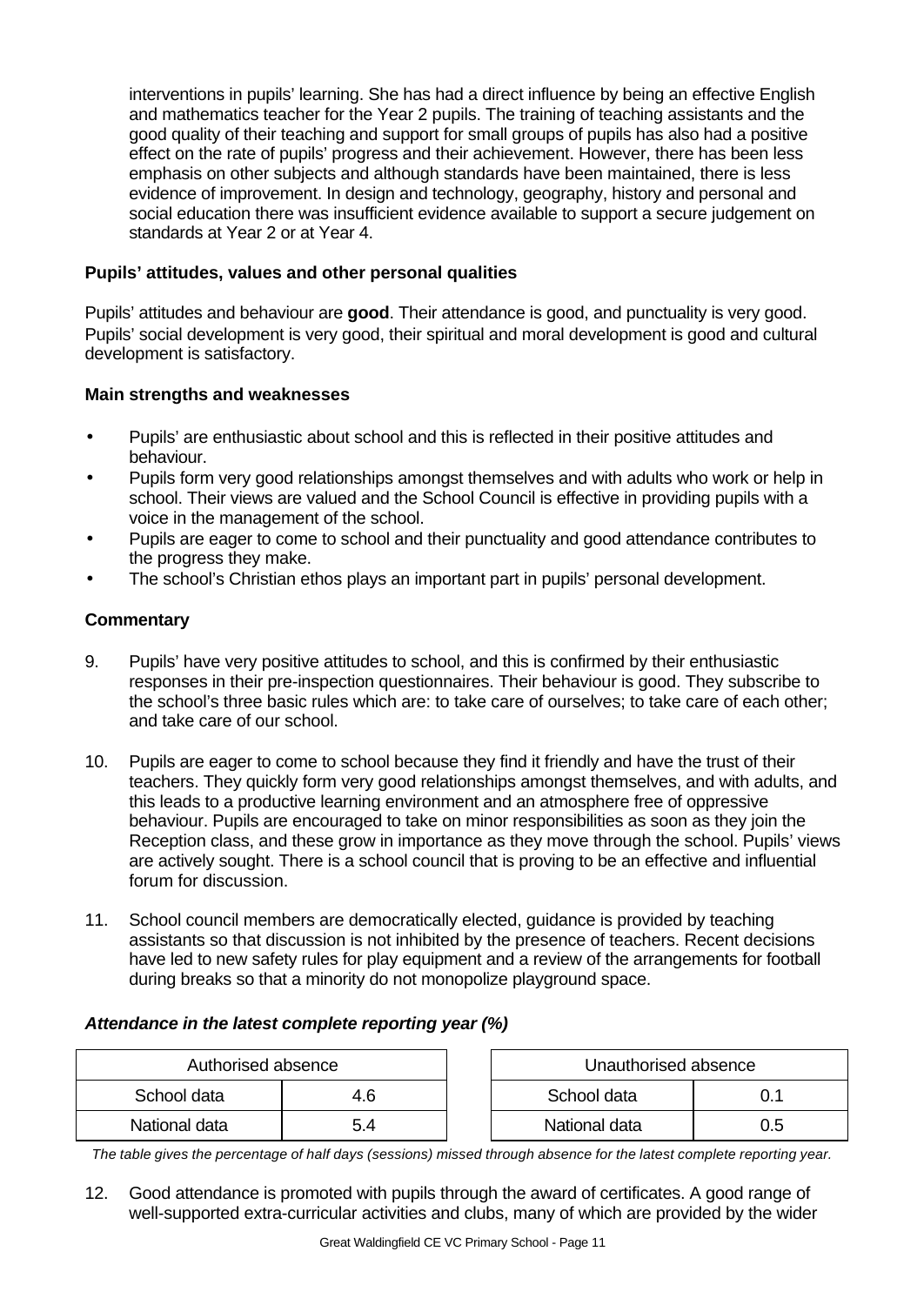community, enhances pupils' liking for school. There have been no permanent or fixed term exclusions in the year prior to the inspection.

- 13. Spiritual development is good; the lighting of a candle in a class assembly successfully promoted a sense of reverence in a Reception year classroom assembly. The reading of the poem 'And my heart soars' by Native American Chief Dan George, prompted Year 3/4 pupils to reflect on God's gifts and consider their own experiences as a source of celebration. The school's outside environment provides an uplifting experience that is reflected in the care shown by the overwhelming majority of pupils.
- 14. Moral development is good and is based on a secure understanding of the school's rules, the caring Christian ethos, and the trust of adults. Wall displays, such as posters promoting keeping ponds clean show an emerging social conscience and the assumption of civic responsibility.
- 15. Pupils' social development is very good, particularly as their social and emotional development is below expectation when they enter the Reception class. Pupils understand their responsibilities of living in the school community, they play together well, older pupils befriend younger ones, and they generally display polite behaviour.
- 16. Cultural development is satisfactory. Arrangements for teaching pupils about a range of religions are good and visitors to the school effectively enhance the curriculum. The celebration of national traditions such as Maypole and English country dancing is encouraged. In music, there is an Ocarina Club, and pupils have played Indonesian Gamelan instruments. Otherwise, there are insufficient examples of art and literature from other cultures influencing pupils' work, and few opportunities for them to experience or appreciate a multi-cultural society at first hand.

## **QUALITY OF EDUCATION PROVIDED BY THE SCHOOL**

The quality of education is **good**. The school provides a good curriculum for all the age groups. The curriculum is well enriched by a good range of educational visits and visitors to the school. The members of staff provide a good number and range of after-school clubs that further enrich the pupils' learning experiences. The provision for pupils with special educational needs is very good. The school has good procedures for ensuring pupils' care, welfare, health and safety. It provides them with good support, advice and guidance and involves them well in the development of the school. Links with parents and with the community are good and have a positive effect on the pupils' attitudes and achievement. However, the school has missed some opportunities to involve parents by actively seeking their views. Links with other school are good and are used well to develop the curriculum and to help pupils to make a smooth transition to the next stage of education.

## **Teaching and learning**

Teaching and learning are **good** overall. Teaching is good in the Foundation Stage and in Years 3 and 4. In Years 1 and 2, teaching and learning are satisfactory. Assessment of pupils' work is good throughout the school.

## **Main strengths and weaknesses**

- Teachers throughout the school make good use of praise to encourage the pupils in their work. However, teachers' written marking is not sufficiently focused on what the pupils are to learn. Teachers do not consistently expect pupils to present their work tidily and to a good standard.
- The quality of teaching for pupils with special educational needs is good. Learning support assistants are very well involved in the lessons and are able to make a very good contribution to pupils' learning.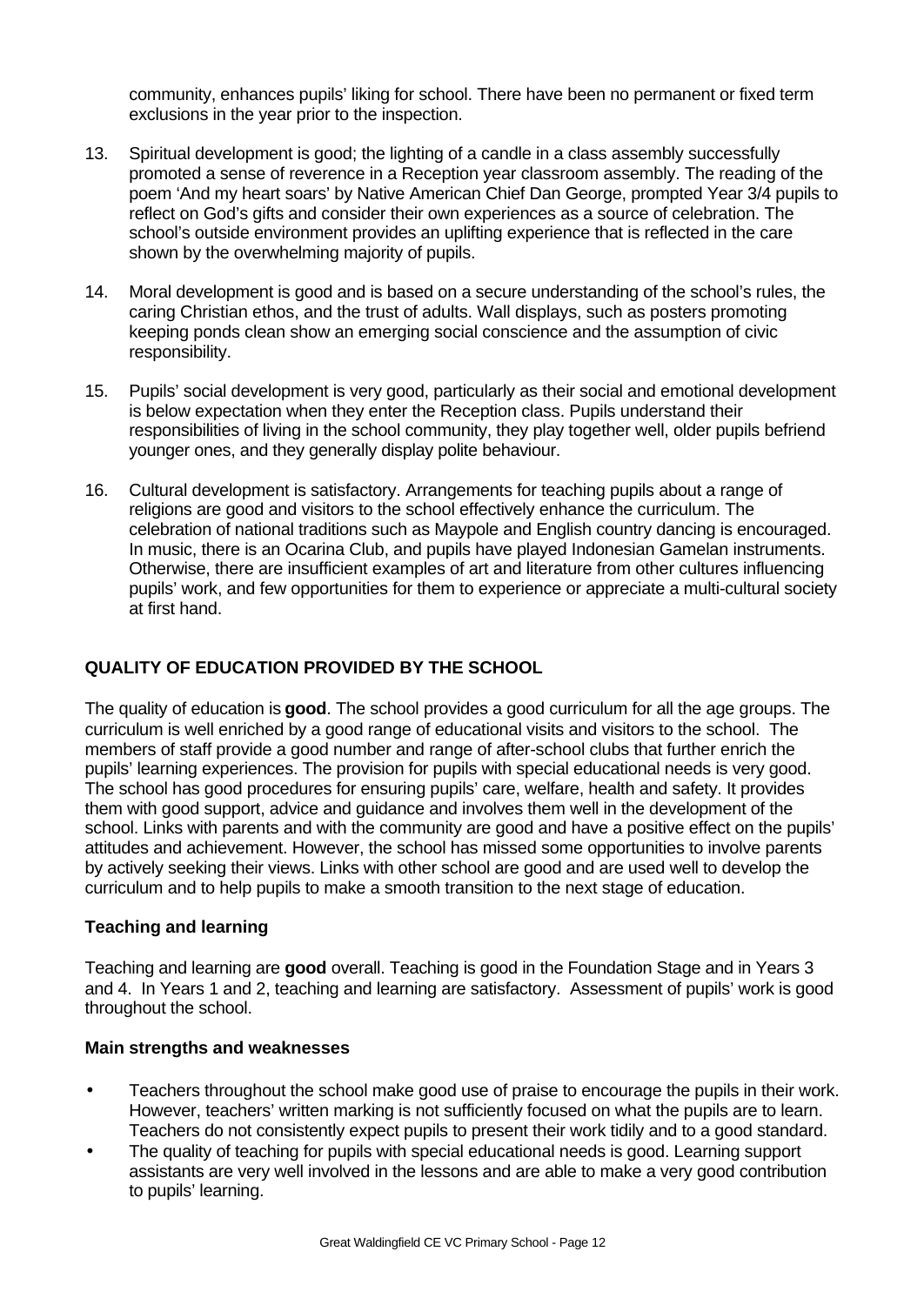- There is an appropriately strong emphasis on teaching English but some of the lessons are too long and the rate at which pupils learn is slow.
- The teaching methods used in Years 1 and 2 are sometimes unsuited to the age of the pupils.
- Pupils throughout the school are generally eager to learn and concentrate well on their tasks. They work very well together in pairs and in small groups.
- The good use of assessment to plan pupils' work and give them additional support is helping them to achieve well and has contributed to the trend of improvement in standards.

## **Commentary**

#### *Summary of teaching observed during the inspection in 23 lessons*

| Excellent | Very good | Good           | Satisfactory | Unsatisfactorv | Poor | Very Poor |
|-----------|-----------|----------------|--------------|----------------|------|-----------|
|           |           | $4^\circ$<br>⊶ |              |                |      |           |

*The table gives the number of lessons observed in each of the seven categories used to make judgements about lessons.*

- 17. The overall quality of teaching in the school is broadly the same as the previous inspection, with a similar proportion of very good teaching and unsatisfactory teaching to that found in 1998. The quality of teaching for children in the Reception class has been improved and is now good. The example of unsatisfactory and poor teaching in Year 1 reflected work that was not well matched to pupils' learning needs and was not typical of the teacher's work in other lessons. The good quality teaching is evident in the expected and often better progress that pupils, including those with special educational needs, make from a generally low starting point. The good teaching has been effective in raising standards since the last inspection and there has been a good improvement in the number of pupils attaining the higher levels.
- 18. Pupils respond well to enthusiastic and well prepared teaching found in the bulk of lessons. Teachers throughout the school are effective in engaging and sustaining the pupils' attention in the introductory part of lesson and in class discussions. Lessons are well prepared and effective use is made of a range of good quality learning resources and artefacts to engage the pupils' interest. For example, pupils in Year 1 were attentive because they were interested in the antics of a toy frog used to help them understand addition. Teachers use praise and encouragement well to make their expectations clear and this spurs pupils on to greater efforts and they achieve well in these lessons. Story telling is a particular strength of the teaching and pupils throughout the school listen with rapt attention. When they are asked to work in pairs or in small groups, pupils are willing to share their ideas and resources and sustain their concentration on the task.
- 19. A characteristic of the good teaching for pupils with special educational needs is the way in which the teachers and learning support assistant s work closely together to plan the work for the pupils. They take care to plan the tasks so that pupils achieve well and have a sense of success. For example, questions are often adapted and pupils are given simpler ways of recording their work. The teaching of individuals and small groups is of good quality and relates closely to the targets set in pupils' individual education plans. The learning support assistants are effective, sometimes very effective, helping pupils in lessons with tact and rigour and providing good quality guidance in their learning. Support for higher attainers is good. Teachers adapt the tasks to give the pupils an appropriate level of challenge and pupils sometimes work with an older age group to ensure that their learning needs are met.
- 20. The members of staff have recognised that they need to make decisions about the way in which the time allocated to English is used so that the pace of learning is brisk for all pupils. In a mathematics lesson, the introductory session was relevant and interesting for the pupils but they achieved little in the main part of the lesson. This was because the pupils were not given opportunities to consolidate their understanding of the mathematical idea through using practical activities and the over-emphasis on completing worksheets meant that the teacher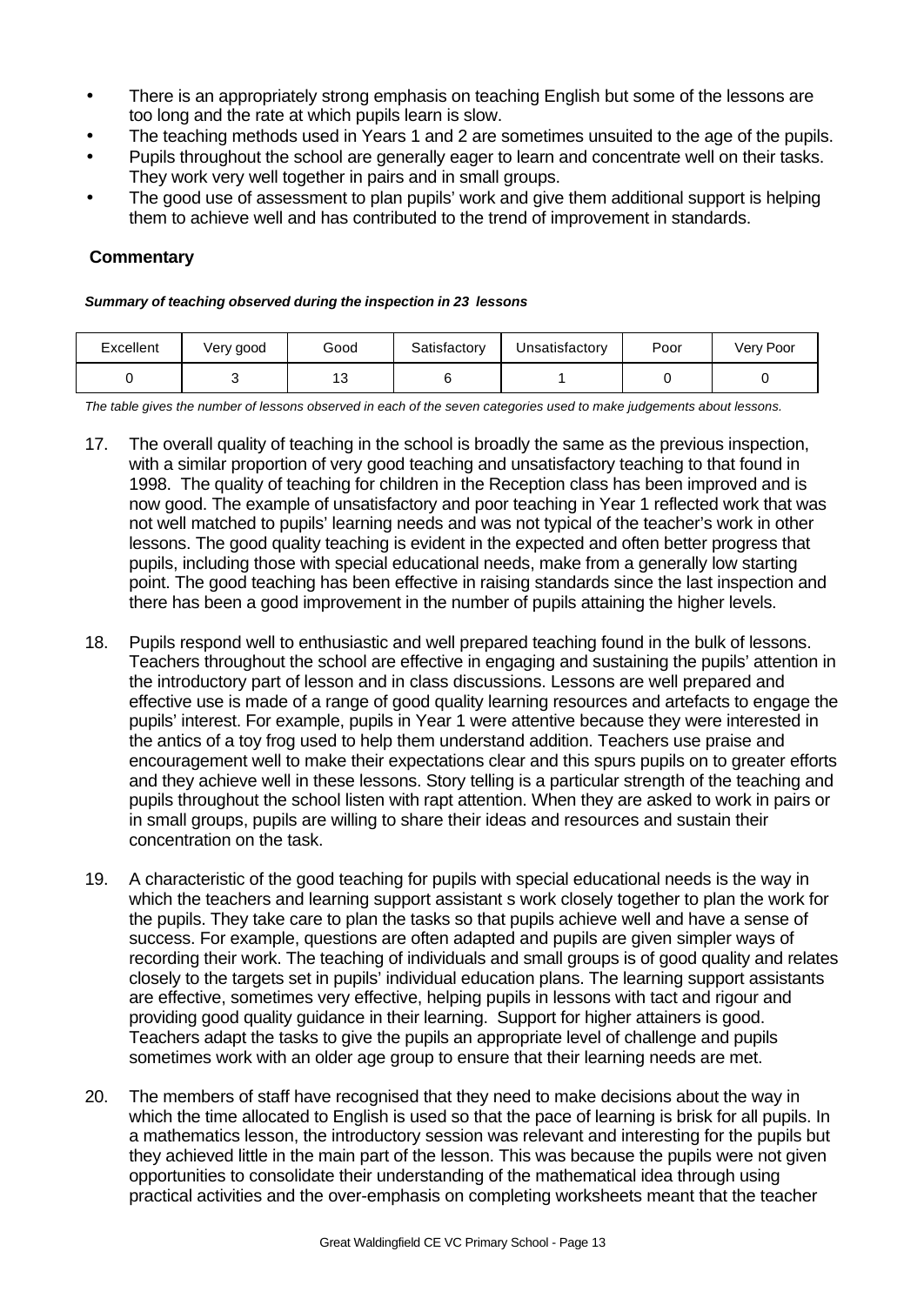could not focus sufficiently on teaching the pupils. In this lesson the quality of teaching was unsatisfactory. Where the teaching of in Years 1 and 2 was most effective, the pupils were involved in well structured play or practical activities that helped them to be successful and gave the teacher and learning support assistant opportunities to interact with the pupils. For example, Year 1 pupils were helped to make good progress in reading skills by acting out the story of the 'Three Billy Goats Gruff' they had heard in the literacy lesson. They concentrated for a long time on making the troll's dinner and building a bridge for him to hide beneath. As they worked, they used the language they had heard in the story, and retold the events of the story in the correct sequence which helped them to predict and recognise words and phrases in the text.

- 21. Although teachers talk to the pupils about their work and often praise them orally for their efforts, an examination of a sample of pupils' work from across the curriculum and all age groups showed that written comments are rare. Pupils' work is marked regularly but often with just a tick. Written comments are not sufficiently well linked to the learning objectives for the task and they do not point out what the pupil has done well or what he or she needs to do to improve. There is very little emphasis on helping pupils to improve their handwriting and presentation skills and teachers often appear to accept work where the presentation is poor. It is clear that not enough is expected from pupils who take little pride in the appearance of their work.
- 22. Teachers' plans for English, mathematics and science are firmly based on their good use of assessment information from national tests and interim assessments. Pupils in need of additional support for English and mathematics are identified and often work with learning support assistants on specific targets. This has helped to raise standards. Assessment in other subjects is used well to identify pupils with particular gifts and talents and to make changes to the curriculum.

## **The curriculum**

The school provides a **good** curriculum that is broad, balanced and relevant, except in Years 1 and 2 where there are a few shortcomings. There are good opportunities for enrichment, both through extra-curricular provision, which is good, and through the use of educational visits and visitors to the school. There is a good level of resources to meet the needs of the pupils and the curriculum, and good outside accommodation.

## **Main strengths and weaknesses**

- The school has a good approach to curriculum improvement. Good use is made of assessment information to identify parts of the schemes of work that need to be strengthened.
- Not enough time is given to improving pupils' writing.
- The provision for pupils with special educational needs is very good and enables them to make good progress towards their individual targets.
- The curriculum provision for children in the Foundation Stage has been improved and is now good. Developments in the outdoor classroom are providing a richer learning environment.
- A good number of the learning support assistants make a good contribution to pupils' progress.
- 23. The school's curriculum meets statutory requirements including provision for religious education. The school has successfully implemented the national strategies for literacy and numeracy and these have contributed to the improvement in standards in English and mathematics since the last inspection. Adaptations have been made to schemes of work in order to tailor them to the learning needs of the pupils. The good relationships with neighbouring schools have been helpful in developing schemes of work that ensure pupils' smooth transfer to the next stage of education. The headteacher is aware that further decisions need to be made about the use of time in English and for pupils in Years 1 and 2 if standards are to be raised further. Some of the lesson periods are too long and the activities insufficiently varied to sustain the pupils' interest. The time allocated to English throughout the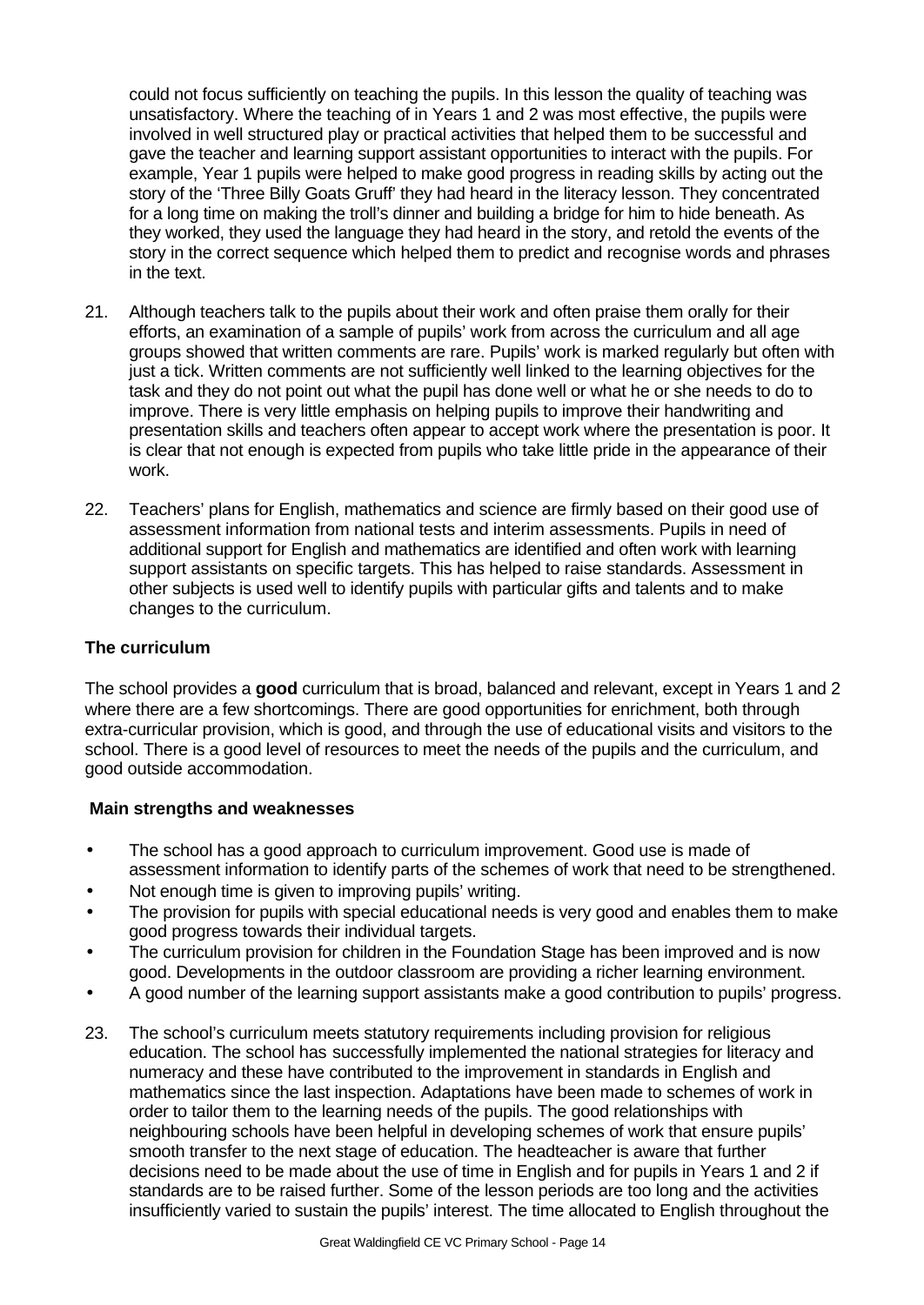school is not organised to allow sufficient emphasis to be placed on developing pupils writing skills.

- 24. A particular strength is the provision for pupils with special educational needs. The school carefully assesses the needs of pupils and draws up good quality individual education plans. Pupils with special educational needs are provided with work that is well matched to the specific targets for improvement in their individual education plans and they make good progress towards those targets. There is good provision, for example where a pupil is given the use of a laptop to both encourage writing and to ensure her access to lessons and recording her work.
- 25. The curriculum for children in the reception class has developed well. The children are taught through well structured practical activities and play that promote the six areas of learning well. The courtyard area is used well to support the children's learning and the development of the outdoor classroom is adding interesting opportunities for them to learn in a different environment.
- 26. The quality and range of learning opportunities is good, for example the provision for art activities is enhanced by the bi-annual art exhibition, and literacy by the pupils' participation in the East Anglian Daily Times scheme, 'Language in Action'. Subjects such as music, history and geography, and other cultural opportunities, especially connected to the Church and the community, enhance the curriculum provision. The school makes good provision for religious education.
- 27. The Learning Support Assistants are well qualified and trained to support the pupils. They support and complement the teaching well and make a significant difference to the experience the children have of the curriculum. With their support, all pupils are able to take a full part in lessons and this promotes inclusion well.

## **Care, guidance and support**

The school provides well for pupils' health and safety. Policies and procedures are secure. Support and guidance for academic and personal development is good, it is founded on staff knowing the pupils well, good assessment and marking, and very good relationships.

## **Main strengths and weaknesses**

- The school has effective procedures to support the welfare of its pupils.
- Relationships are very good; they are based on trust and mutual respect.
- Assessment is good, but pupils are not systematically informed of levels or targets.
- Pupils' opinions are taken seriously, and have been effective in contributing to improvements in the school.

- 28. The school has a well-written health and safety policy. There are effective arrangements for regular risk assessments, which involve frequent inspections by the governors' premises committee, and equipment safety checks. Child protection arrangements are secure, the school follows locally agreed procedures, and staff members are aware of their responsibilities.
- 29. Pupils quickly establish secure and trusting relationships amongst themselves, with teachers, and with other adults who help in school. Induction arrangements are sensitive to the needs of the pupils and take account of the majority of reception children who have had no nursery or pre-school education. Every effort is made to make them feel welcome and raise their selfesteem by valuing their contributions and encouraging them to take responsibility.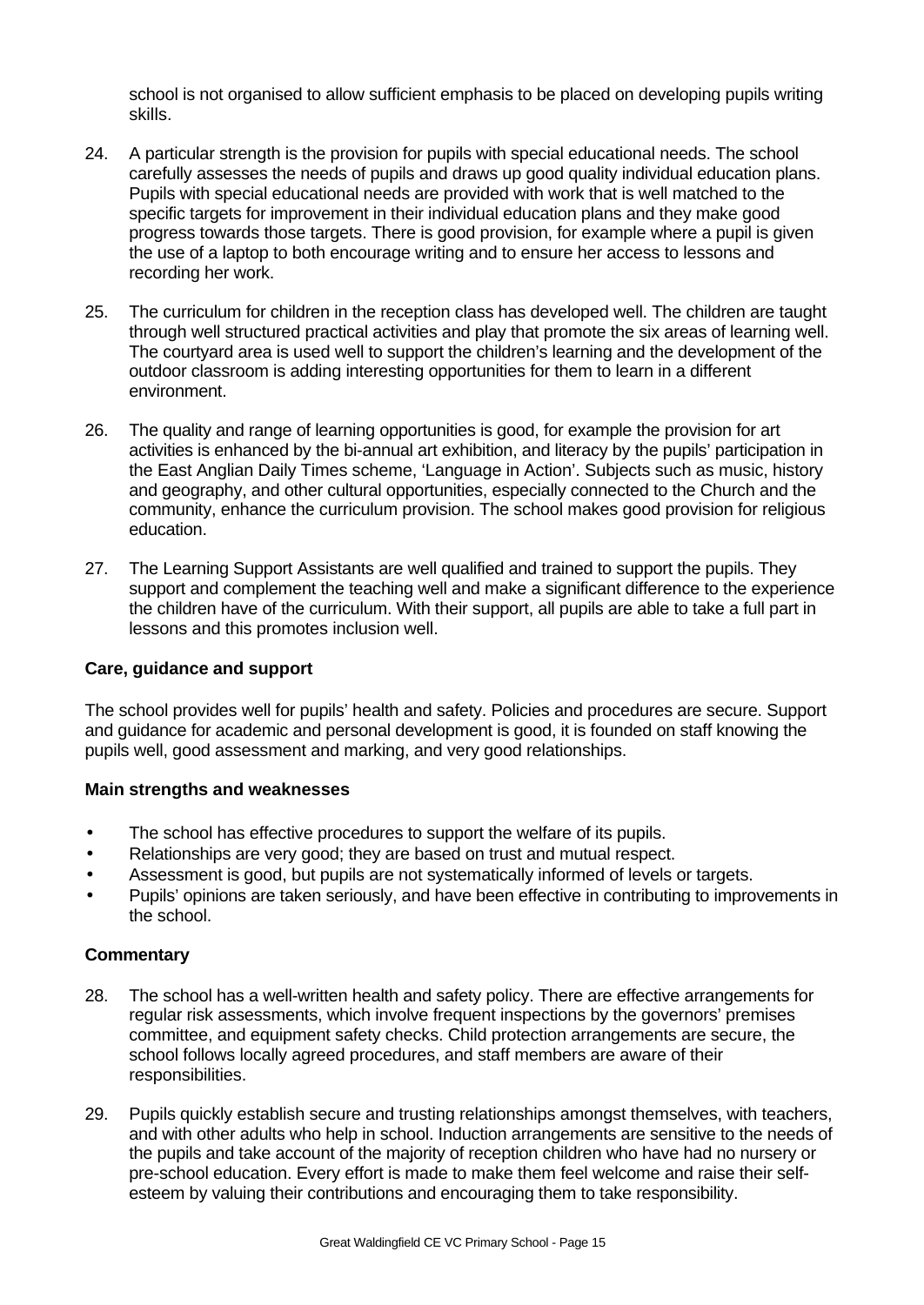- 30. Effective assessment of pupils' attainment leads to the efficient deployment of teaching assistants who support pupils' learning very well. Pupils are aware of their relative attainment because of the teaching groups in which they are placed but they would have a better understanding of how they could improve if they received more focused marking, and were set targets. Class teachers have a very good knowledge of their pupils, they track pupils for whom they have a concern and are at a stage before being identified with special educational needs, and are able to provide good pastoral support for all pupils. Planning for pupils with special educational needs is very good.
- 31. The school is receptive to pupils' opinions and their suggestions have had a positive effect on behaviour, the environment, and pupils' safety. Year 3/4 pupils evaluate and help organise assemblies, and provide regular feedback to teachers. Pupils in Years 1 to 4 write a selfevaluation of progress achieved, in their annual reports.

## **Partnership with parents, other schools and the community**

The school has **good** links with parents and the community. The school is accessible and parents are provided with good information about their children's progress. Parents have good access to educational and support services that enable them to share more fully in their children's education at home. Although parents' views are canvassed, more opportunities could be found to seek their views.

## **Main strengths and weaknesses**

- Staff and governors are approachable and welcoming
- The school provides good quality information to parents about their children's progress, and provides workshops to develop parents' understanding of what their children are learning.
- Other communications are of good quality and keep parents in touch with school life.
- There is good community involvement.
- The school consults parents through a questionnaire every two years but some opportunities are missed to seek their views.

- 32. Good links have been established with parents. Responses contained in their pre-inspection questionnaires were overwhelmingly positive. All those who replied agreed that their children like school and the overwhelming majority agreed that teaching is good and that their children behave well in an atmosphere free of oppressive behaviour. The principle area of disagreement identified by approximately 30 per cent of those parents who responded, was concern about being kept well informed about their children's progress. The inspection team do not agree with these parents' view and find that the school provides good quality information for parents about their children's progress.
- 33. Pupils' annual reports are well written, set targets for improvement in English, mathematics and science appropriate to the age of their children, and include comments on their personal development, and achievements. There is a good flow of written information that keeps parents informed of what is happening in school. A file of letters home is available for parents to check in the main entrance area.
- 34. The school is open and welcoming. Staff and governors regularly make themselves available to talk to parents and this is good practice. Parents are formally consulted every two years. Their opinions have contributed to improved playground drainage, and the introduction of an evening performance of the nativity play. The parent and teachers association plays an important role providing a bridge between home and school, organises a range of social events, and raises funds for the school.
- 35. Community links are good. The school is an integral part of the community and pupils benefit from the way in which the curriculum is enriched by taking part in community events and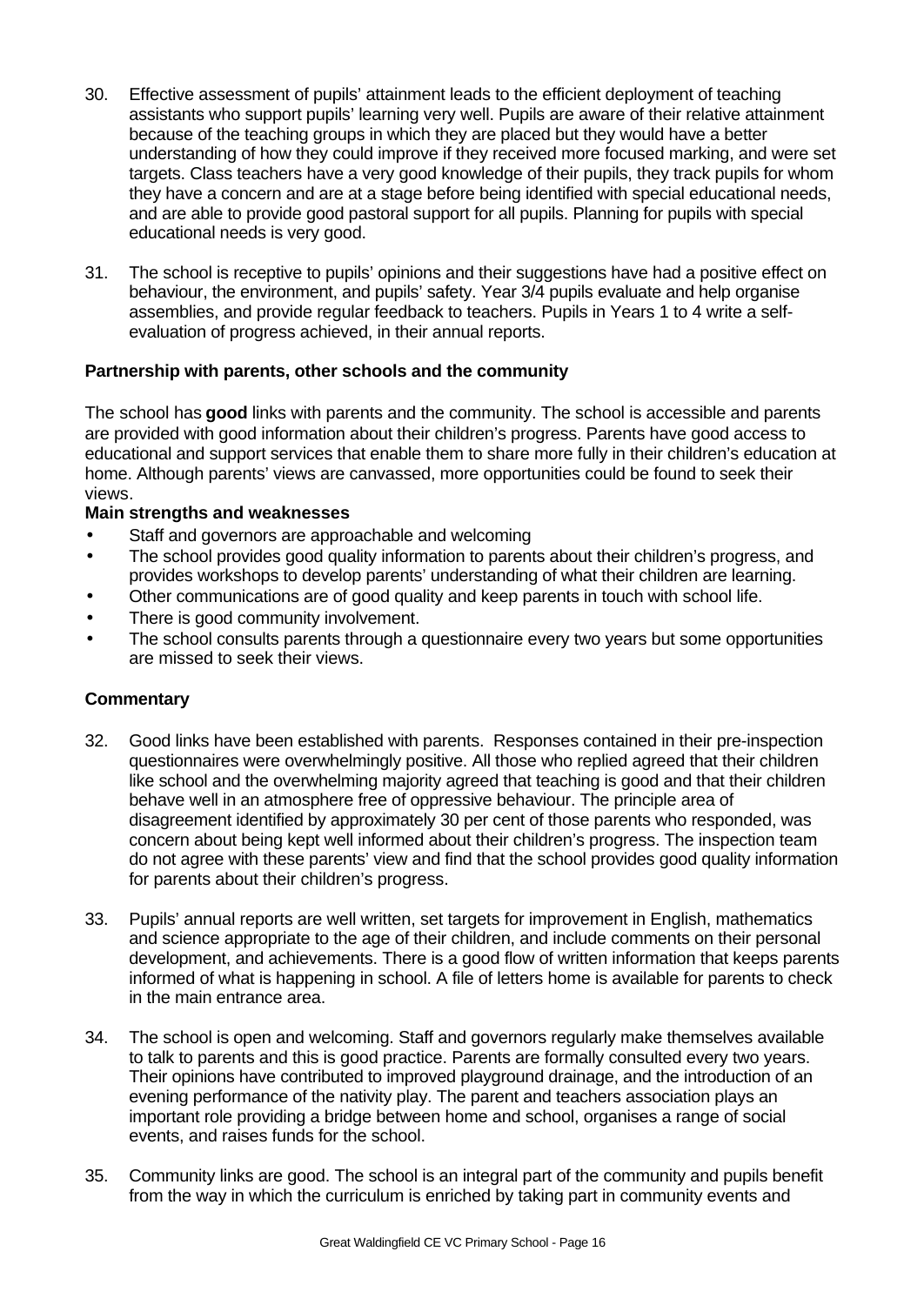competitions. Extra curricular activities have benefited from the help of local groups: Colchester United FC, and Sudbury cricket, hockey, and rugby clubs all provide pupils with sports coaching.

36. Arrangements for the transfer of pupils to the middle school are well managed. Pupils spend a half-day in their new school before joining, the schools arrange subject liaison meetings, and teachers meet to discuss pastoral issues. All of this support is effective in ensuring a smooth transition for the pupils and a reduction in anxiety. Pupils also benefit from the school's wider educational links with the West Suffolk College, and Homerton College, both of which place trainee teachers and nursery nurses in the school.

## **LEADERSHIP AND MANAGEMENT**

The leadership and management of the school are good. The headteacher's leadership is very good and provides staff and governors with a clear vision of future developments for the school. Members of staff with responsibilities for the curriculum provide good leadership and useful support for their colleagues. The school is well managed, runs efficiently and all staff are clear about the part they play in the team. The governing body carries out its roles and responsibilities well.

#### **Main strengths and weaknesses**

- The headteacher provides very good leadership. She leads by example and has played a key role in raising standards since the time of the last inspection. She has created a good sense of teamwork amongst staff and governors who share her high aspirations for the pupils.
- The headteacher and senior teacher are very effective curriculum leaders and teachers who have been successful in helping the school to raise standards in English, mathematics and science.
- Members of the governing body know and understand the strengths and relative weaknesses of the school and play a good part in shaping its future development.
- Although the issues identified by the school for improvement in the school's improvement plan are appropriate, the measures for evaluating the effect of any change are not sufficiently precise.
- The special educational needs coordinator has established very good links with parents and other professionals. These links are having a positive effect on the provision made for pupils with special educational needs.

- 37. The headteacher is dedicated to ensuring that pupils achieve as well as possible in all aspects of their development. The caring, Christian ethos and the strong emphasis placed on ensuring that all pupils have the opportunity to be successful are indicators of the headteacher's success in communicating her vision to her colleagues, governors, pupils and parents. Governors and staff share her aspirations for school improvement and there is a strong sense of purpose that is well focused on pupils' achievement. Her honest and self-critical appraisal of the school and her willingness to take and act upon advice from the local education authority's advisory team have been important factors in the school's successful drive to raise standards.
- 38. The headteacher and senior teacher have played a leading part in raising standards in English, mathematics and science. They have been innovative in making changes to the curriculum and the way in which support staff are deployed. Many of these decisions have been based on their detailed analysis of the results of tests and assessments and the observation of lessons. They have ensured that teachers and learning support assistants have had access to good quality training which has helped to address any gaps in their expertise. These strategies have been effective in bringing about improvements in teaching and learning and in increasing the opportunities for pupils to achieve well.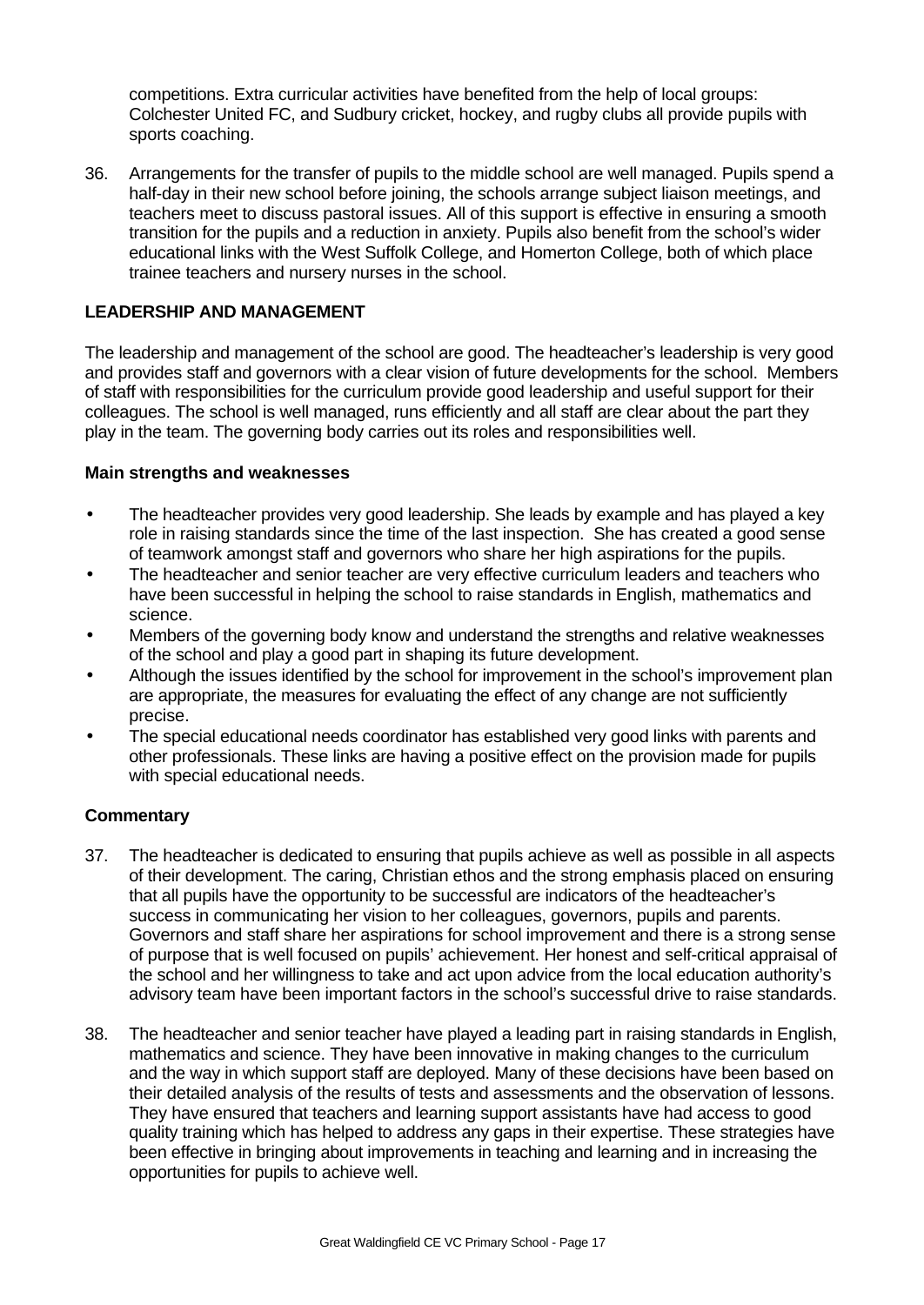- 39. The working relationship between the headteacher and the governing body is very good. It is based on mutual respect and this enables them to work well together in making decisions about the strategic development of the school. The headteacher provides governors with detailed information about the school and they have the confidence to question or challenge on professional matters. From their visits into school and the detailed information received from the headteacher, the governors have clear understanding of the strengths and weaknesses of the school and are helping them to strategic decisions. Governors are fully involved in the school improvement planning process. They monitor progress towards the targets for improvement that the school has agreed but, because the success criteria are not consistently measurable, they are not able to evaluate for themselves the changes in terms of their effect on the quality of education and pupils' progress. This is a shortcoming in judging whether or not best value has been achieved. Governors work efficiently in committees and in full meetings and fulfil their statutory responsibilities well.
- 40. That the school day runs smoothly is evidence of the efficient and unobtrusive management systems and routines that have been put in place. Much of this is due to the very good support provided to the headteacher by the administrative assistant. This creates a calm, orderly and friendly atmosphere.
- 41. The school manages its provision for pupils with special educational needs well. The devolved special needs budget is used well to provide a good level of staff and other resources. These resources are well organised and managed. The policy is clear, helpful and up-to-date; it conforms to the national Code of Practice. There is good communication between the coordinator, the governor with responsibility for special educational needs, the learning support assistants and outside agencies. The special educational needs coordinator is very well organised and provides good, energetic leadership for her colleagues. Her good leadership and management is an important factor in enabling pupils to make good progress towards their individual targets.
- 42. The headteacher, staff and governors make good use of all available information, including self-evaluation, when they decide on the priorities for improvement to be included in the school improvement plan. School self-evaluation is developing satisfactorily. Performance management targets have been well linked to school targets for improvement and this has also helped in the effort to raise standards.

## **Financial information**

| Income and expenditure $(E)$ |         | Balances (£)                           |        |
|------------------------------|---------|----------------------------------------|--------|
| Total income                 | 266,289 | Balance from previous year             | 14,476 |
| Total expenditure            | 239,428 | Balance carried forward to the<br>next | 26,861 |
| Expenditure per pupil        | 2,690   |                                        |        |

## *Financial information for the year April 2002 to March 2003*

43. The school's financial resources are used well to support the targets for development identified in the school improvement plan. The budget is carefully drawn up to allow for all the necessary expenditure and to allocate funds for specific developments. There are very good systems for financial control and all the recommendations of the most recent auditor's report have been acted upon. Technology is used appropriately to help in the management of the financial records. Governors are provided with detailed and accurate information to ensure that finances are in good order. Governors make satisfactory use of the principles of best value when making major spending decisions. The administrative assistant provides efficient and unobtrusive support that enables the headteacher and staff to focus on their work with the pupils. A relatively large surplus has accrued and is earmarked for school improvements.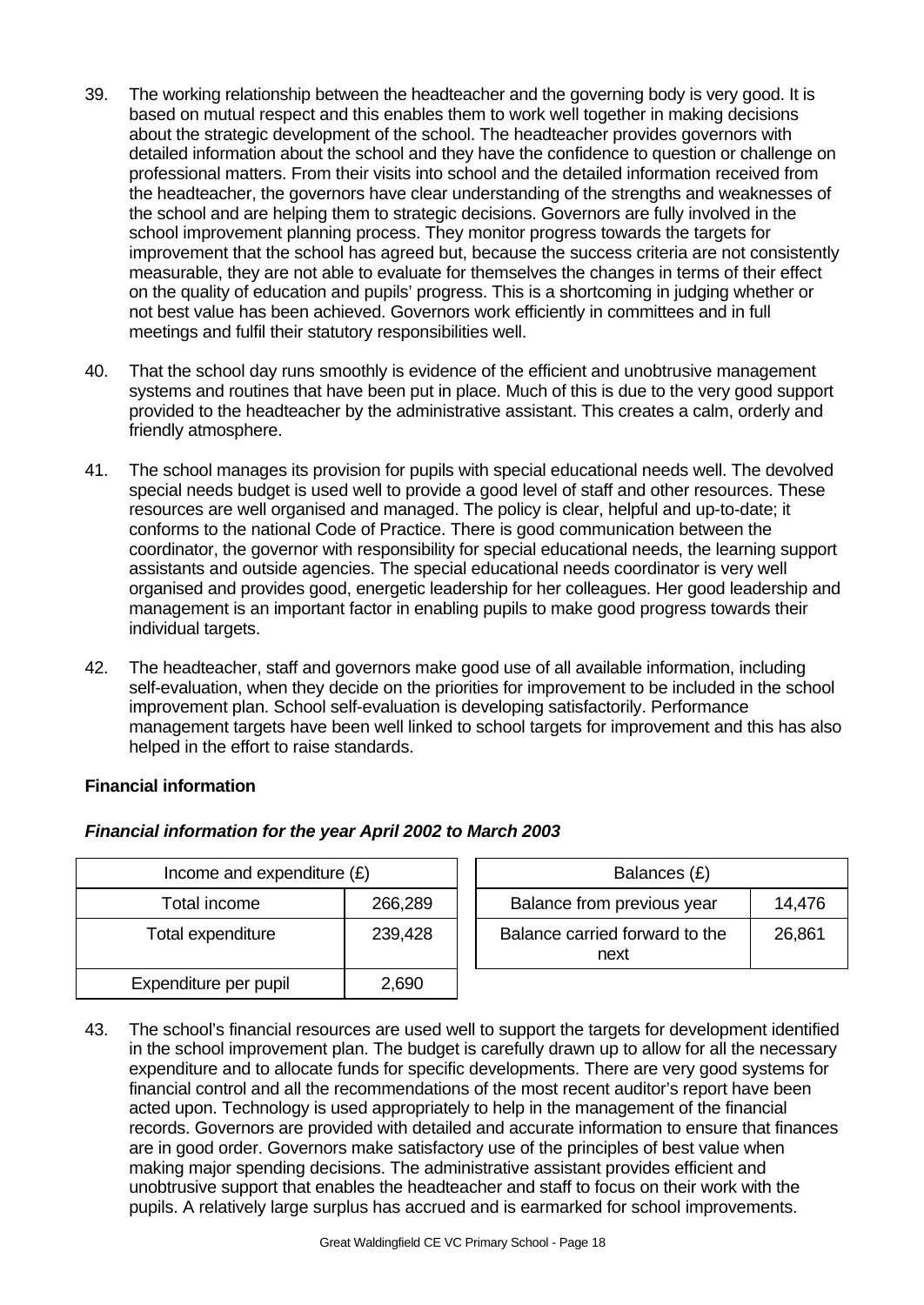44. Overall, the good quality of leadership and management is having a positive effect on the quality of education, particularly, the quality of the climate for learning. The school is well placed to make further improvements. The headteacher, staff and governors work very effectively together and there is a shared understanding of what is to be done. Weaknesses identified by the last inspection and through the school's self-evaluation have been addressed satisfactorily and, as changes in staff have strengthened the team, the potential for further improvement is greater.

# **OTHER SPECIFIED FEATURES**

## **What is the effectiveness of the Family Learning Project?**

The Family Learning Project was started in the summer term 2003. Five parents attended a series of six meetings on literacy entitled 'Keeping up with the children. A second series of meetings, this time on numeracy, has started in the autumn term and 12 parents are taking part. It is too early to judge the effect of the Project on parents and their children.

## **Main strengths and weaknesses**

- The headteacher and staff value the Project and are very supportive of the tutor and of the parents taking part.
- The tutor is enthusiastic, well prepared and committed to the Project.
- Those parents who have taken part say that they have benefited from the experience and now have a better understanding of the way in which their children are taught.

## **Commentary**

45. The school encourages parents to support their child's learning. The members of staff see the Project as a very positive way of increasing parents understanding of what is taught and why it is taught that way. Parents respond well to the tutor who prepares the sessions well and provides them with lots of ideas and activities to try at home with their children. She explains the mathematical vocabulary and the educational jargon well. Parents who took part in the literacy session spoke positively about the experience and said that what they had learnt was helping them to support their child. That most of the first group have returned for the numeracy sessions and have encouraged other parents to come along indicates that the Project is of value to these parents.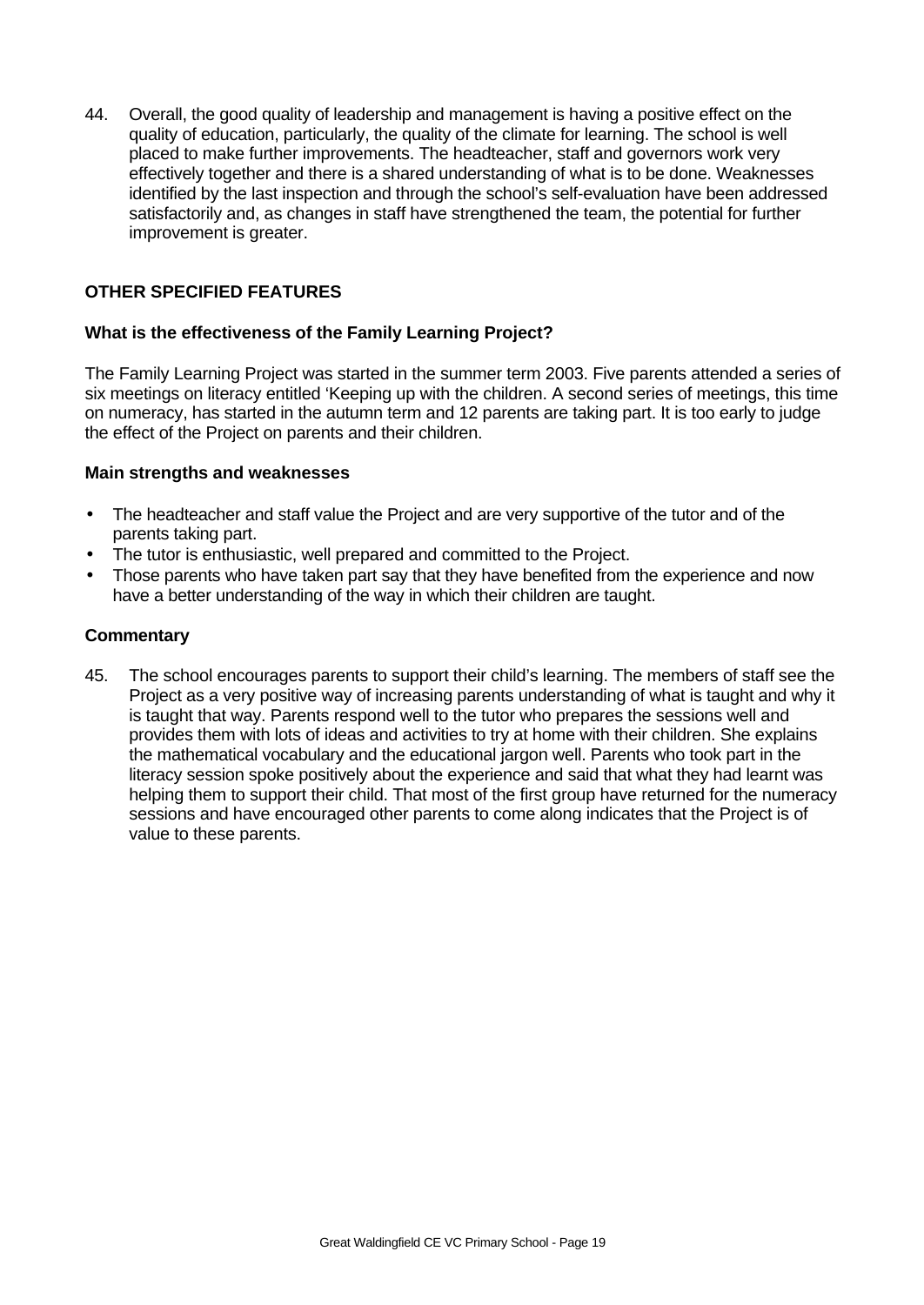# **PART C: THE QUALITY OF EDUCATION IN AREAS OF LEARNING AND SUBJECTS**

# **AREAS OF LEARNING IN THE FOUNDATION STAGE**

## **PERSONAL, SOCIAL AND EMOTIONAL DEVELOPMENT**

Provision in personal, social and emotional development is good.

#### **Main strengths and weaknesses**

- The strong links with parents and carers help the children to make a good start in the reception class.
- Children make good progress and achieve well in this area of learning because the good teaching ensures that they have carefully structured opportunities to develop self-confidence and independence.
- The class diary provides a good record of the children's personal development and learning over the first few weeks in school.
- By the end of the reception year, almost all the children reach the goals they are expected to reach for their age even though standards were below average in this area of learning when they started.

- 46. Close links with parents and carers and good induction procedures mean that children come to school confidently and settle in quickly. Although the children had started school only a few days before the inspection, they were already familiar with the routines and knew what was expected of them. For example, when they arrived each morning they were confident to hang up their coats and then to sit on the carpet ready for the start of the day. Most children behave well, listen carefully and respond appropriately to instructions. They are beginning to form good relationships with the adults who work with them and most can take turns and share fairly in their play. Most of the children can dress and undress with a little help with the trickier items of clothing. They all manage their own personal hygiene satisfactorily.
- 47. The activities are well planned to encourage the children to make choices, share the resources and take turns and this helps them to develop the confidence to try new activities alongside different groups of children. For example, in the courtyard area, children enjoy working with the bricks and share the resources well. In the role-play area, they are gaining confidence in relating to other children as they pretend to cook a meal, do the ironing or clean up the house.
- 48. The teacher records in photographs and words the children's progress in, for example, making friends, remembering to raise their hands to ask a question and changing for physical education. The diary helps the children to understand that they are valued members of the class group and forms an effective link with parents. Because of the good teaching and the well thought out learning activities, the children are likely to reach the goals expected by the end of the year.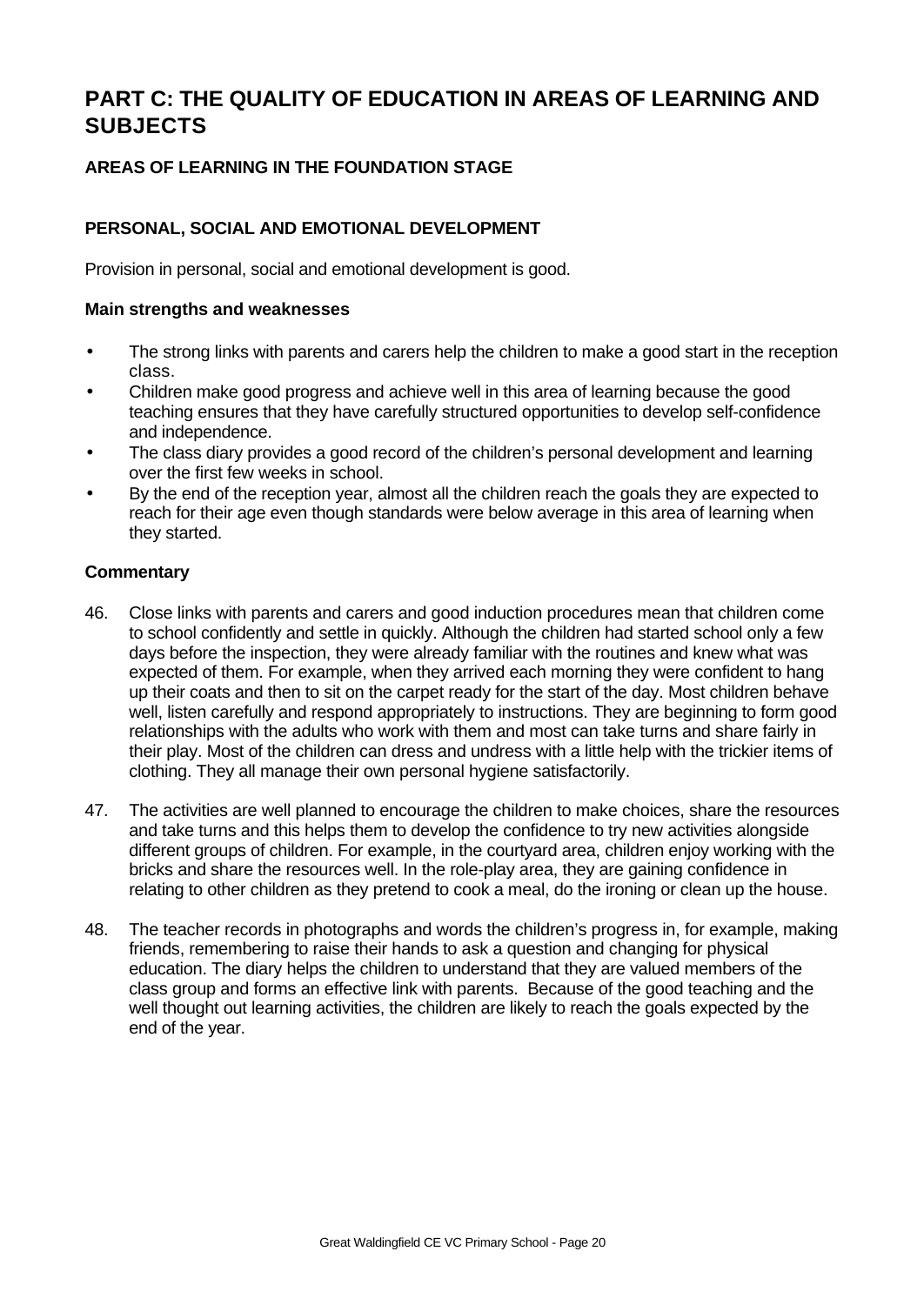## **COMMUNICATION, LANGUAGE AND LITERACY**

Provision in communication, language and literacy is **good** except in writing where it is **satisfactory.**

#### **Main strengths and weaknesses**

- When children start school in the reception class, about one third do not reach the levels typical for their age.
- Good use is made of elements of the National Literacy Strategy to develop children's reading skills.
- There is an over-emphasis on writing practice in the form of tracing over or copying beneath the teacher's writing. Opportunities to encourage children to write as part of their play are missed.

#### **Commentary**

- 49. A high proportion of children start school with poorly developed language skills. For example, some speak in single words or in two or three-word phrases and others have problems in speaking clearly. The teacher identifies problems early and involves the speech therapist as soon as possible in order to give the children the best possible chance of making good progress. The teachers and the Learning Support Assistants (LSA) take every opportunity to develop the children's language and communication skills. The teaching is good overall and the children make good progress so that, by the end of the reception year about half reach the goals expected nationally. The remaining children achieve well and make good progress towards the national goals for the age group.
- 50. Children develop their speaking skills well through role-play. Most children still talk alongside others rather than with them, but the interaction with adults is helping them to extend their vocabulary and to learn to take turns in a conversation. In one very effective session, the children went outside with the LSA. They were encouraged to listen to the sounds and identified that when the wind blew, the autumn leaves 'rattled'. With encouragement and good modelling from the LSA, they used words such as 'smooth', 'spiky' and 'cold' to describe the leaves they collected. The children show an interest in books. Most handle books correctly and are absorbed by the illustrations. Letter sounds are taught systematically and the children's understanding is reinforced through songs, rhymes and play activities. Most children make good progress and achieve well in early reading skills.
- 51. Children do not have enough opportunities to develop their manipulative skills before they are asked to write by copying over the teacher's writing. As a result, they develop bad habits in letter formation and are not helped to understand the purpose of writing in real situations. The focus on correct letter formation rather than developing the children's vocabulary, sentence structure and ideas through play activities is a possible factor in the low standards in writing in Years 1 and 2.

## **MATHEMATICAL DEVELOPMENT**

Provision in mathematical development is **good.**

## **Main strengths and weaknesses**

- Children make good progress, especially when they learn through practical tasks where they are actively involved.
- The use of correct mathematical language is taught well.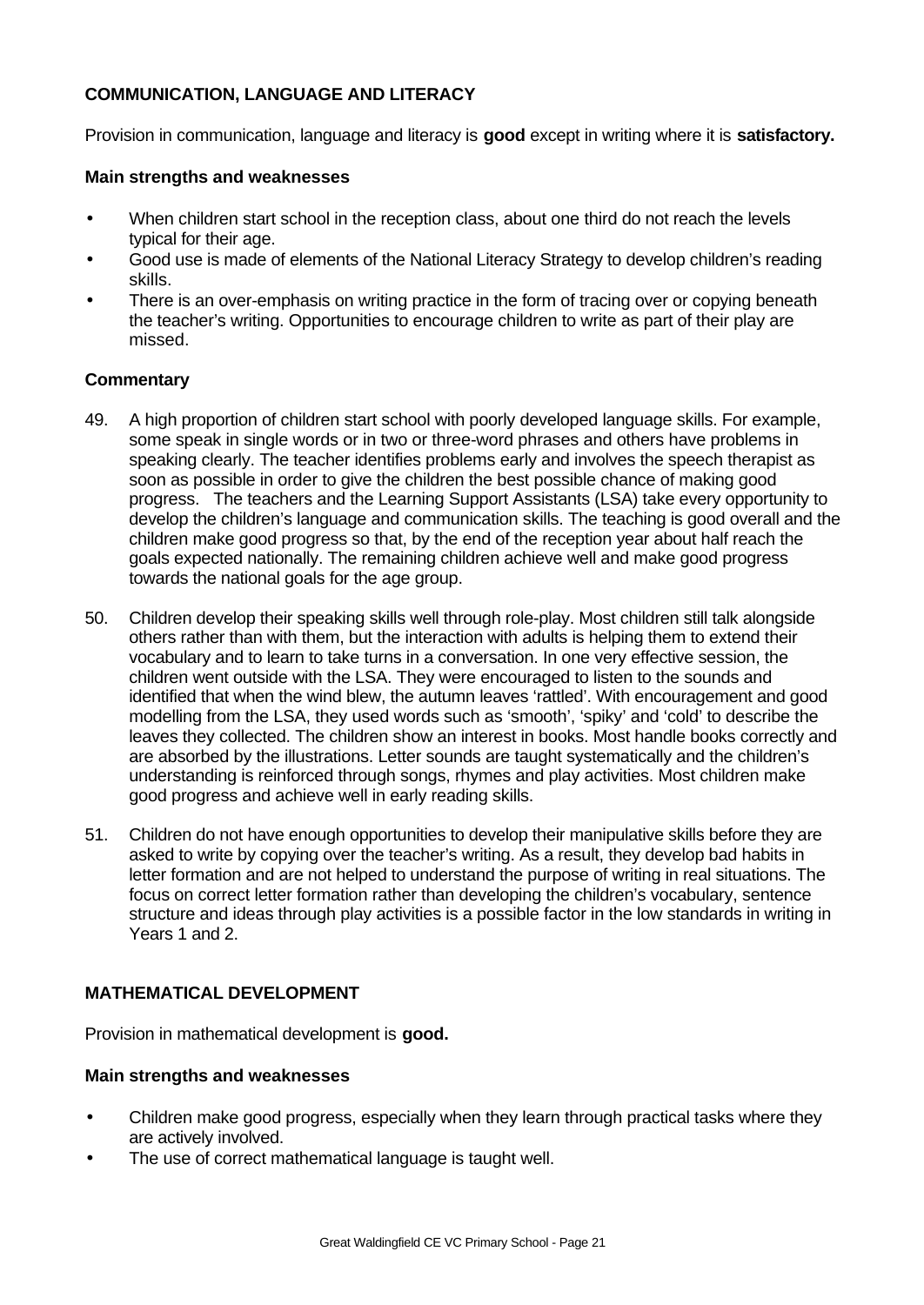## **Commentary**

- 52. Teaching and learning are good. The adults take every opportunity to develop children's mathematical skills and the development of mathematical language. For example, a well planned 'shape walk' enabled the children to identify circles, rectangles, squares and triangles in the school grounds. The children were excited by the activity and concentrated for about 20 minutes on finding, marking and naming the shapes. They did not tire of showing the adults what they had found and by the end of the session, had a secure knowledge and understanding of the names and some of the properties of the shapes.
- 53. The children create patterns using shapes. They copy the numerals and count objects to ten, though not always accurately. By the end of the reception year, most children in last year's reception class recognised numbers to ten and could match the number of spots on a ladybird to the numeral. A few children recognised numbers to 20. Standards are average in this area of learning.

## **KNOWLEDGE AND UNDERSTANDING OF THE WORLD**

It was not possible to make an overall judgement of provision or standards in this area of learning, but the work seen was good. The children investigated the outdoor area to look for changes. They noticed that the leaves were changing colour and some were able to describe the colours and textures of the leaves. They learnt that different trees have different shaped leaves. When they use the construction toys, the children concentrate well and show an understanding of how things fit together and balance. The children use computers with confidence and often concentrate for long periods when, for example, they drag items across the screen to dress the teddy.

## **PHYSICAL DEVELOPMENT**

Provision in physical development is **good.**

## **Main strengths and weaknesses**

- The children use their bodies with good control when they run, skip or make large movements.
- The children concentrate well when they use small equipment, but their fine control, such as for holding a pencil or handling tools is weaker.

- 54. In a physical education lesson, the children walked, skipped and marched with knees lifted high. They were able to vary the speed and direction of their movements and showed a good awareness of space. The lesson was taught well and the children improved their coordination because the teacher provided them with a good model, praised what they did well and gave them time to improve their performance. The outdoor classroom provides children with opportunities for more boisterous play. When they use this, they show a good awareness of others and move about safely.
- 55. The children generally handle books and equipment carefully. However, their skills in drawing and in the early stages of writing are less well developed. Although most children can manage to dress and undress themselves, several still find it difficult to turn their sleeves or socks the right way out. Some struggle with buttons and other fastenings. When they investigate malleable materials, they squeeze, pinch and twist the dough to create for example, an animal. Standards in this area of learning are average.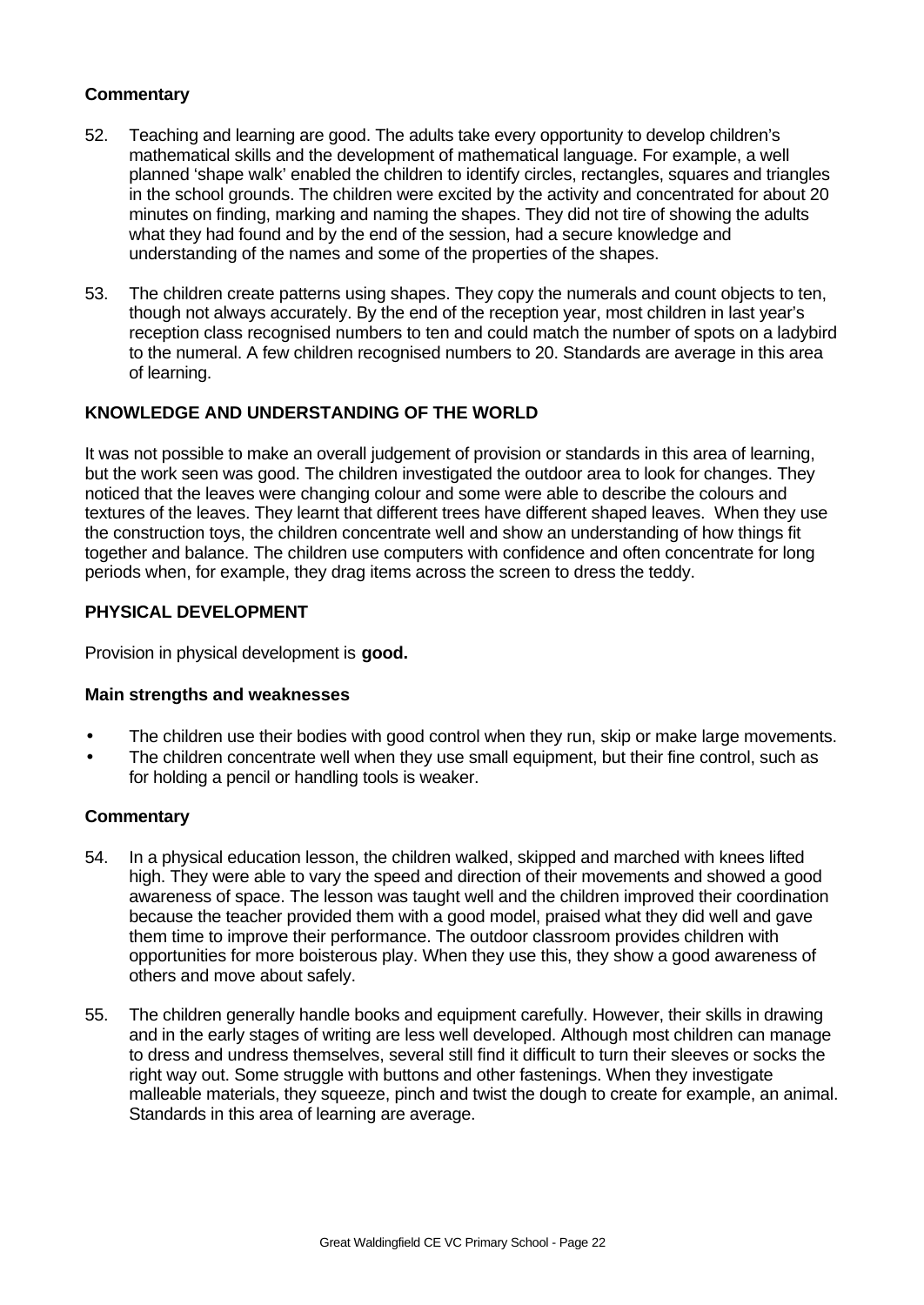## **CREATIVE DEVELOPMENT**

It was not possible to make an overall judgement of provision or standards in this area of learning, but the work seen was good. The children using the role-play for imaginative play were beginning to take on roles especially when an adult interacted with their play. They concentrated hard on painting zoo or farmyard animals and enjoyed the way the colours mixed as they painted. The children tried to join in with singing 'I love the sun' and all joined in the actions. They were able to describe some of the colours and textures of the leaves they collected and thoroughly enjoyed throwing armfuls of dry leaves up in the air and watching them blow in the wind.

## **SUBJECTS IN KEY STAGES 1 and 2**

## **ENGLISH**

The provision in English is **satisfactory.**

#### **Main strengths and weaknesses**

- Standards in writing are below average. Although the time allocated to teaching English is generous, not enough emphasis is placed on the teaching of writing.
- Opportunities for pupils to practise their writing skills in other subjects are missed.
- The quality of teaching in Years 3 and 4 is good and enables the pupils to make good progress in lessons.
- Pupils' handwriting is often poorly formed and untidy. Their poor skills in presenting their work detract from the quality of their work.
- The subject coordinator provides good leadership for her colleagues and makes good use of the results of tests and assessments to target support for individuals and groups of pupils.

- 56. Improvements in standards in reading and in speaking and listening have been slow but steady since the last inspection. In 2003, an above average proportion of Year 2 pupils reached the higher level (Level 3) in reading although standards overall were below the national average. This is explained by the high number of pupils with special educational needs in the year group, who, although they make good progress from a low starting point still do not reach average levels. Pupils achieve well in Years 3 and 4 and maintain at least average standards except in writing.
- 57. Although there has been a gradual improvement in writing since the last inspection, standards are still below average. Pupils' in Years 1 and 2 in are not making enough progress in writing. In Year 1, too great an emphasis is placed on formal writing exercises before the pupils have developed their spoken language and are comfortable with the physical challenge of writing. Opportunities for pupils to develop their spoken language through role-play, drama and practical activities are missed, as are opportunities to write as part of their play. This slows the rate at which pupils develop their spoken and written language skills. In Year 2, pupils' writing is best when it is related to practical activities because they are then able to write from recent and relevant experience. Although some opportunities are provided for pupils to develop their writing skills in this way, opportunities are not well exploited across the curriculum. In Years 3 and 4, the strength of teaching means that pupils achieve well in lessons and make good, sometimes very good progress in writing although standards remain below average. Throughout the school, the time allocated to teaching English is generous but most of this time is focused on teaching reading skills and too little emphasis is placed on developing pupils' writing. The headteacher and staff have planned further appropriate strategies to raise standards and have the confidence to make radical changes to the way in which English is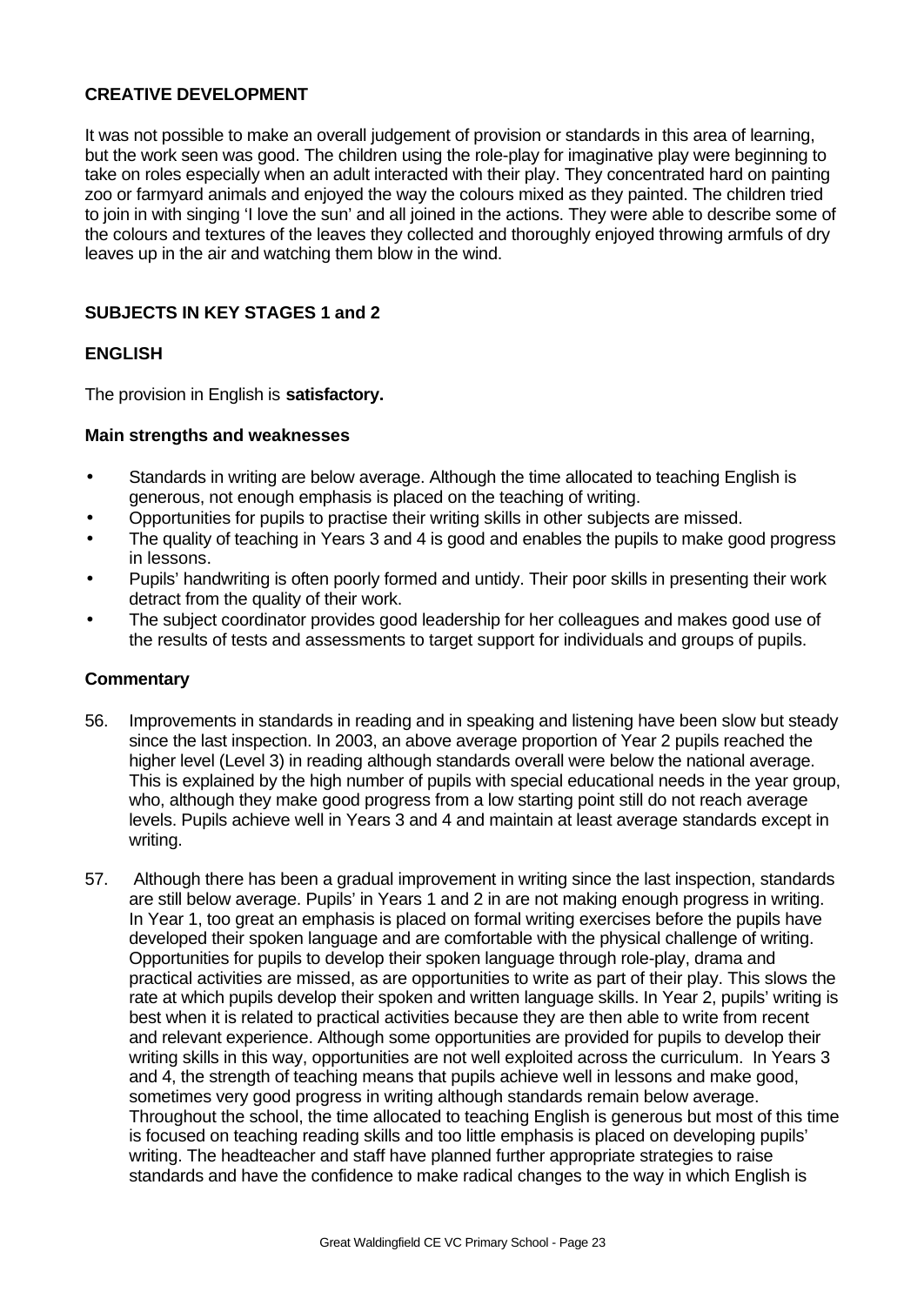taught. This inspection confirms the appropriateness of the school's planned action for improving writing.

- 58. Where teaching is good, the teachers' choice of materials is relevant and stimulating. For example, pupils in Years 3 and 4 were engrossed in the text describing the way in which dinosaurs are likely to have moved. The teacher's skilled questioning challenged pupils' thinking and helped them to improve their explanations of 'migration'. Occasionally, teachers fail to take account of pupils' independent learning skills. For example, in Years 1 and 2 a group worked well with the teacher, who encouraged them to find information from a simple and familiar text. However, the rest of the class expected by the teachers to read independently, were unable to sustain their attention without a specific focus for their reading and made insufficient progress during the short session.
- 59. Standards of handwriting and presentation are poor throughout the school. Teachers teach handwriting and pupils respond positively. However, pupils do not transfer their handwriting skills to their work in other subjects. Samples of the pupils' work show that teachers do not consistently insist that they work carefully and neatly; as a result, their handwriting and presentation skills develop haphazardly.
- 60. The subject coordinator makes good use of the results of tests and assessments to identify groups of pupils who need additional support. Interventions such as the Additional Literacy Strategy have been used successfully to help these pupils make progress in reading. The coordinator has also identified a group of boys in Year 2 who were not making enough progress in reading and the school has reacted quickly by providing them with additional support in literacy lessons.

## **Language and literacy across the curriculum**

61. Although the literacy strategy has been fully implemented in terms of English teaching, opportunities for pupils to practise their skills in other subjects are less well developed. Teachers give pupils opportunities to develop their speaking and listening skills in class discussions and in question and answer sessions in most subjects although extended answers are not consistently expected. Insufficient use is made of role-play to develop pupils spoken language in Years 1 and 2. Opportunities for pupils to use their reading skills to find information are satisfactorily planned across the curriculum. In science, some good use has been made of 'writing frames' to give pupils an appropriate structure for their writing. In other subjects, pupils often write to record their learning but the learning objectives are not sufficiently linked to their work in English and so the learning is not transferred. Opportunities for pupils to develop their writing for a range of purposes and in a variety of genres in more realistic situations than in an exercise in English are missed. Pupils in Years 1 and 2 are not enabled to practise their writing through relevant play situations.

## **MATHEMATICS**

Provision in mathematics is **good.**

## **Main strengths and weaknesses**

- Standards have improved dramatically over the last three years. The subject coordinator's very good leadership and her enthusiasm for the subject have been key factors in raising standards. She uses assessment information well to identify areas for improvement.
- Pupils enjoy mathematics, have positive attitudes to learning and generally achieve well.
- The quality of teaching in Years 3 and 4 is good and provides pupils with challenging tasks that help them to make good progress.
- The Learning Support Assistants make a very good contribution to pupils' progress throughout the school.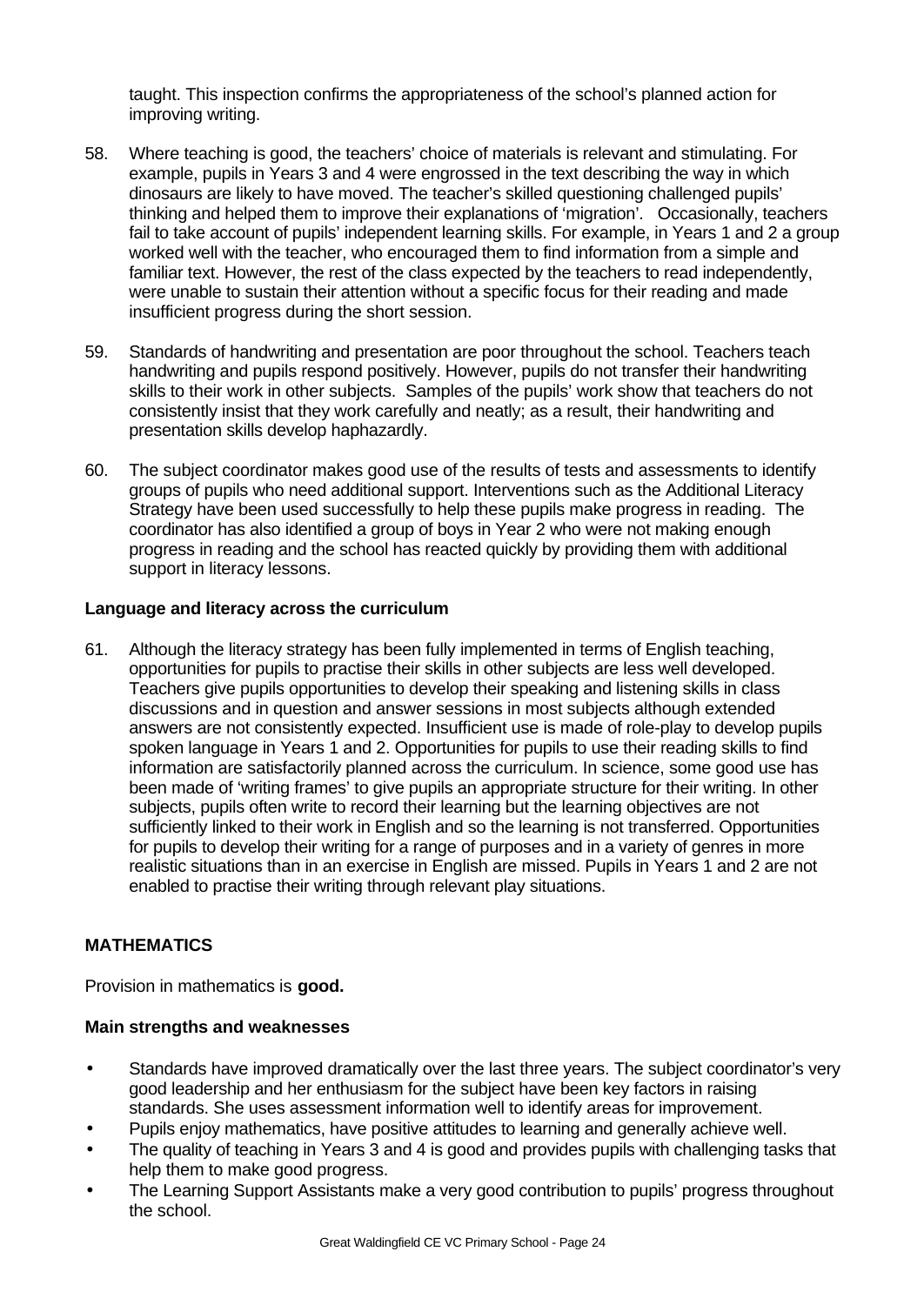- The tasks for the Year 1 class are not consistently matched to the way pupils of this age learn.
- Although pupils' work is marked regularly and teachers write positive comments, too little guidance is given to pupils to help them improve.

## **Commentary**

- 62. The subject coordinator's determination to raise standards in mathematics has brought success. Mathematics has been a focus for whole school improvement for the last two years and a target for individual teachers' performance management. The coordinator has ensured that teachers and Learning Support Assistants have had access to good quality training and support and she has monitored the quality of teaching and learning through classroom observations, work samples and by tracking the progress of a representative group of pupils from each year group. Information from tests and assessments is used well to identify strengths and weaknesses in teaching and learning and then to make changes to the provision. As a result of the use of these and other interventions standards have risen. A particular success is the increase in the number of pupils gaining the above average level, Level 3 in the Year 2 national tests.
- 63. Pupils' positive attitudes to mathematics are a result of the lively pace of the teaching that requires them to be actively involved almost all the time, particularly in the mental and oral session at the start of most lessons. They work very productively individually, in pairs and in small groups. They share their ideas and concentrate well on the tasks they are given for significant periods. Their positive attitudes and willingness to work hard contribute to the progress they make and help them to achieve well. Inspection evidence shows that standards are average in Year 2 and in Year 4.
- 64. Where the quality of teaching is good, pupils are challenged by the tasks and the teacher expects them to work hard. For example, pupils learning to use the empty number line to solve problems such as 33 subtract 19 understood how to use the strategy because the teacher made good use of repetition. The pupils made good progress in the lesson and achieved well.
- 65. The teachers involve the Learning Support Assistants very well in planning the lessons and give them responsibility for teaching a group of pupils. Because the preparation has been thorough, the Learning Support Assistants are confident and provide pupils with effective teaching. The pupils respond very well to the Learning Support Assistants, work hard and make good progress in small groups.
- 66. Pupils in Year 1 made little progress in a lesson about adding on one, two or three to a number. Most pupils were interested in the first part of the lesson because the teacher used a toy frog to jump from one number to the next and most were able to count on one or two accurately. However, when they were asked to complete a worksheet, most of the pupils clearly had little understanding of the idea. The pupils' concentration lapsed, their behaviour deteriorated, and they made no progress. The teacher had not provided enough opportunities for pupils to consolidate their learning by using practical activities and had moved them on to written recording too soon.
- 67. Teachers mark pupils work regularly and give them positive written and oral feedback to encourage them in the learning. However, there are few written comments that help pupils to see what they need to do to improve their work. This was identified as a shortcoming at the time of the last inspection.

## **Mathematics across the curriculum**

68. Although pupils have some opportunities to use their mathematical skills in science and to some extent in design and technology, this aspect of the subject is not well developed.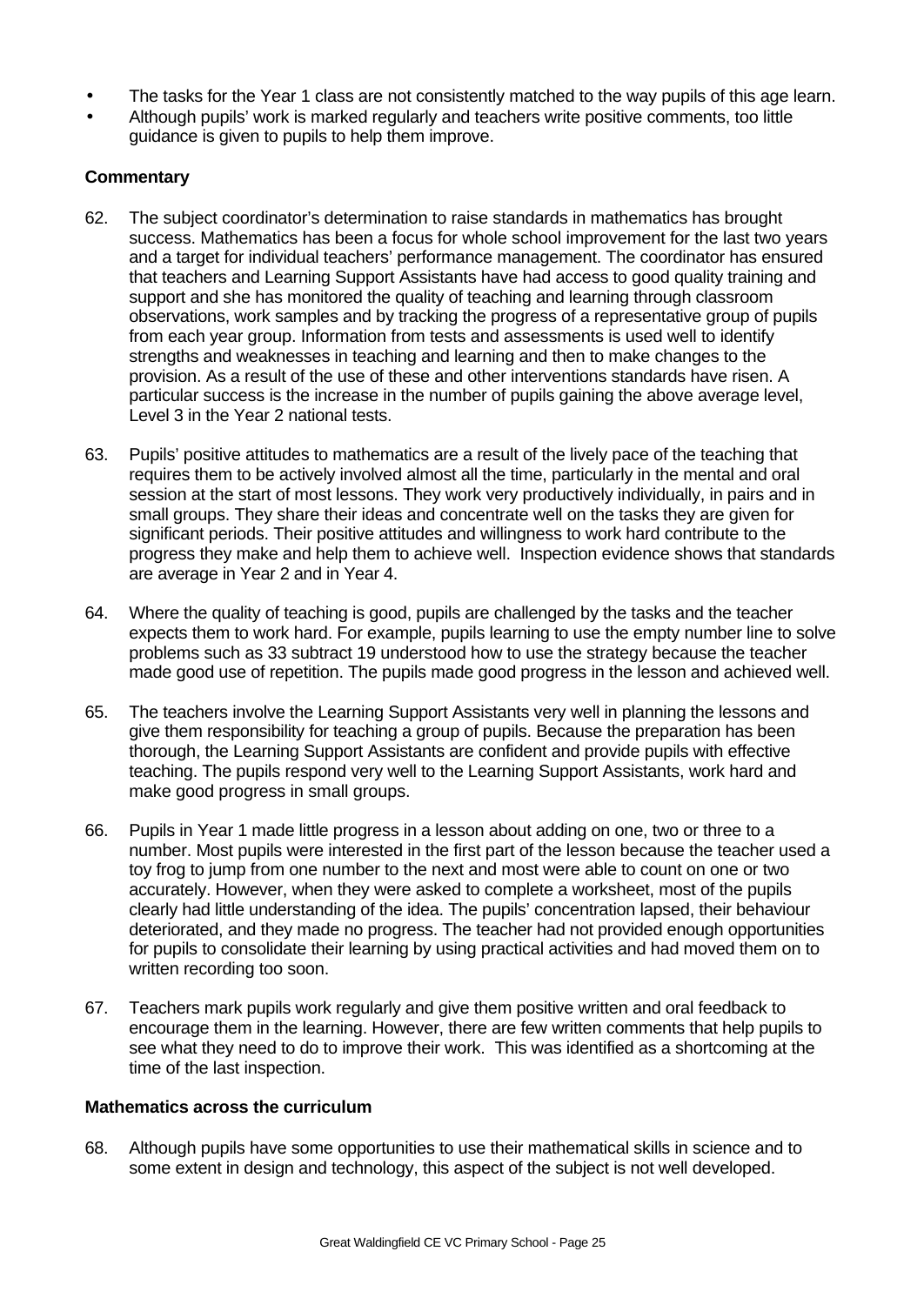## **SCIENCE**

Provision in science is **good.**

#### **Main strengths and weaknesses**

- Improvements in planning and assessment since the last inspection have contributed to an improvement in standards.
- Very good use is made of practical activities to help pupils to develop investigative skills. Procedures for assessing this aspect of science are developing well.
- Pupils' written work is often untidy and the poor presentation detracts from the quality of their work.
- The subject coordinator's good leadership is strengthened by the strong and productive links with the local pyramid of schools.
- There is a very good range of learning resources including information and communication technology software. The school grounds provide a particularly rich resource.

- 69. Standards have improved since the last inspection and pupils in Year 4 reach at least the levels expected for their age. Pupils in Years 1 and 2 achieve at least as well as can be expected and make satisfactory progress. In Years 3 and 4 pupils achieve well in lessons and make good progress.
- 70. The good assessment procedures that enable teachers to pinpoint where pupils need more help have enabled the school to make changes to the plans for teaching to target areas of relative weakness. The developments in assessing pupils' investigative skills are having a positive effect on teaching and learning because of the emphasis this places on practical activities. For example, pupils in Year 2 have carried out simple investigations using magnets and have devised tables in which to record their findings. The practical activities interest the pupils and help them to sustain their concentration in lessons. Pupils in Years 3 and 4 were fascinated by a collection of simple pumps and were keen to share their ideas about how they worked. They made sensible suggestions and because of the good quality of the teacher's questions, they were able to identify how the pumps were similar. This understanding was used well to help the pupils to understand how the heart acts as a pump and they achieved well in the lesson.
- 71. The subject coordinator has been successful in developing opportunities for pupils to practise their skills in writing through science. For example, Year 4 pupils have written reports to describe their investigations of friction and forces and Year 2 pupils have listed objects made of wood or metal and explained why their properties make the materials useful for some purposes but not for others.
- 72. Another successful development has been the emphasis placed on the use of correct scientific vocabulary and terms. Because many pupils have poor language skills when they start school, they often lack the skills and confidence to explain their ideas. This initiative has extended the pupils vocabulary and enabled them to express their ideas clearly. For example, in a Year 3 and 4 lesson, most pupils were confident to try to explain their ideas and used scientific terms correctly to describe the action of the pumps. This is having a positive effect on the rate of pupils' progress and the standards they attain.
- 73. Although pupils are confident to devise ways to present their findings, their work is often untidy and carelessly presented. Although teachers give the pupils support in developing strategies for recording their work, they do not consistently insist that pupils work carefully and neatly so there is little evidence that their skills improve over time.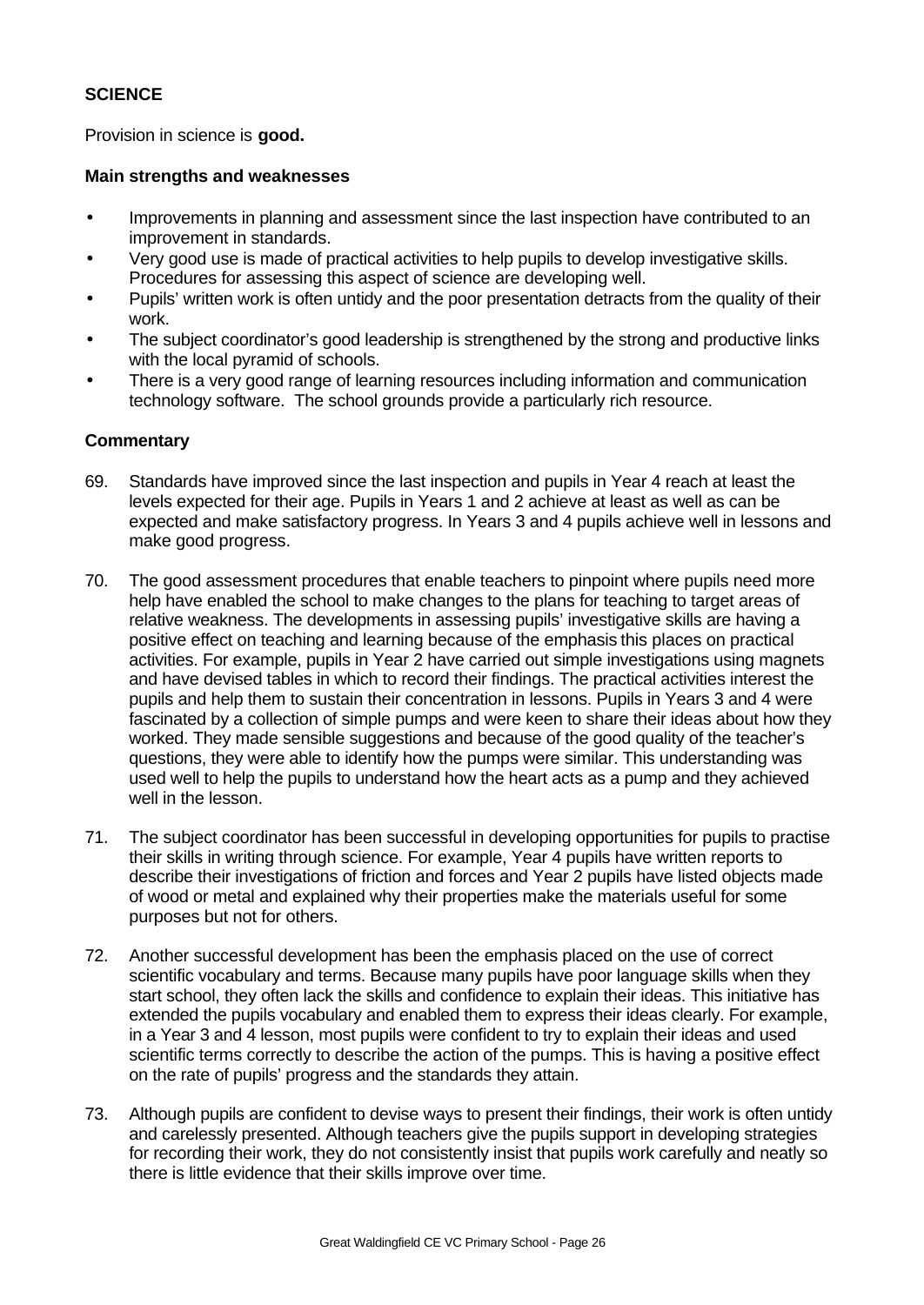74. The subject coordinator provides confident and knowledgeable leadership for her colleagues. She makes very good use of the support group within the local group of schools and this has helped her to lead her colleagues in developing the curriculum and its assessment. She manages the curriculum and resources well and has built up a very good range of learning resources of good quality. Good use is made of visiting experts to enrich the curriculum. Pupils have taken part in a Science Fair which helped them to identify science and its use in the community. A visit planned to study the development of a river makes good links between the pupils' learning in science and geography.

## **INFORMATION AND COMMUNICATION TECHNOLOGY**

Provision in information and communication technology is **good.**

## **Main strengths and weaknesses**

- The subject coordinator provides good leadership and management. The resources are of good quality and support the teaching well.
- Information and communication technology is used well to support pupils' learning in English but its use in other subjects is not exploited as well as it could be.
- Well trained teaching assistants give pupils good support in lessons.
- Procedures for assessing and recording pupils' attainment are not sufficiently well developed.

## **Commentary**

- 75. As at the time of the last inspection, pupils reach the levels expected for their age by the end of Year 2 and in Year 4. All the pupils in Years 3 and 4 use the Internet and gather information from a CD-ROM. They use the computers to word process, illustrate and print some of their work in other subjects. Pupils in Year 2 program a floor robot to reinforce their learning about shapes and angles in mathematics.
- 76. The subject coordinator's good leadership has had a good effect on the way in which ICT is managed and taught. Because of the nature of the building, computers are sited in each classroom but there is no central suite for class teaching. Consequently, pupils generally have to be taught in small groups. The decision to train all staff including the teaching assistants and some ancillary staff has increased the level of teaching and support available for pupils. This is having a positive effect on the progress pupils make. The subject coordinator has a clear vision for future developments: she has identified the development of pupils' research skills through increased use of CD-ROM and the Internet as key targets for improvement.
- 77. The school has a good number of computers and a good range of suitable software to support teaching in information and communication technology and in other subjects. The scheme of work, adapted from national guidance, matches the school's needs well and provides a good framework for developing pupils' skills. Good attention is paid to pupils' safe use of the Internet through a policy for monitoring their access; this is agreed with parents.
- 78. Pupils' progress is assessed and recorded each spring term. An appropriate checklist is used but because assessment takes place so infrequently, the information is not useful for planning the teaching each term. This is a shortcoming in the provision.

## **Information and communication technology across the curriculum**

79. Information and communication technology is used well to support the teaching and learning in English but its use to support the curriculum in other subjects is less well developed. Pupils use some programs to support their learning in mathematics and to find information in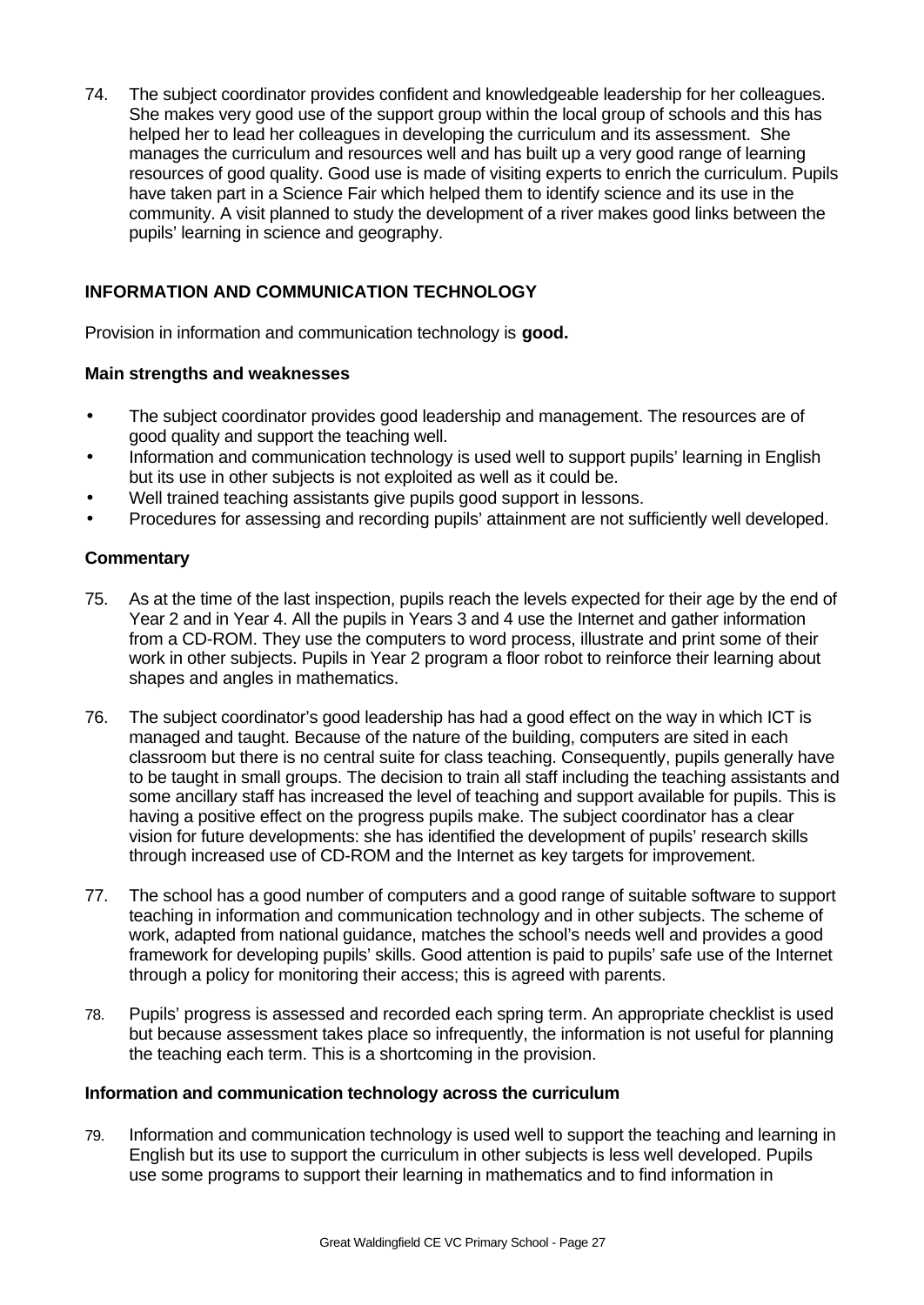geography, history and science but this is not sufficiently well woven into the teaching and learning to allow the pupils opportunities to practise and develop their ICT skills.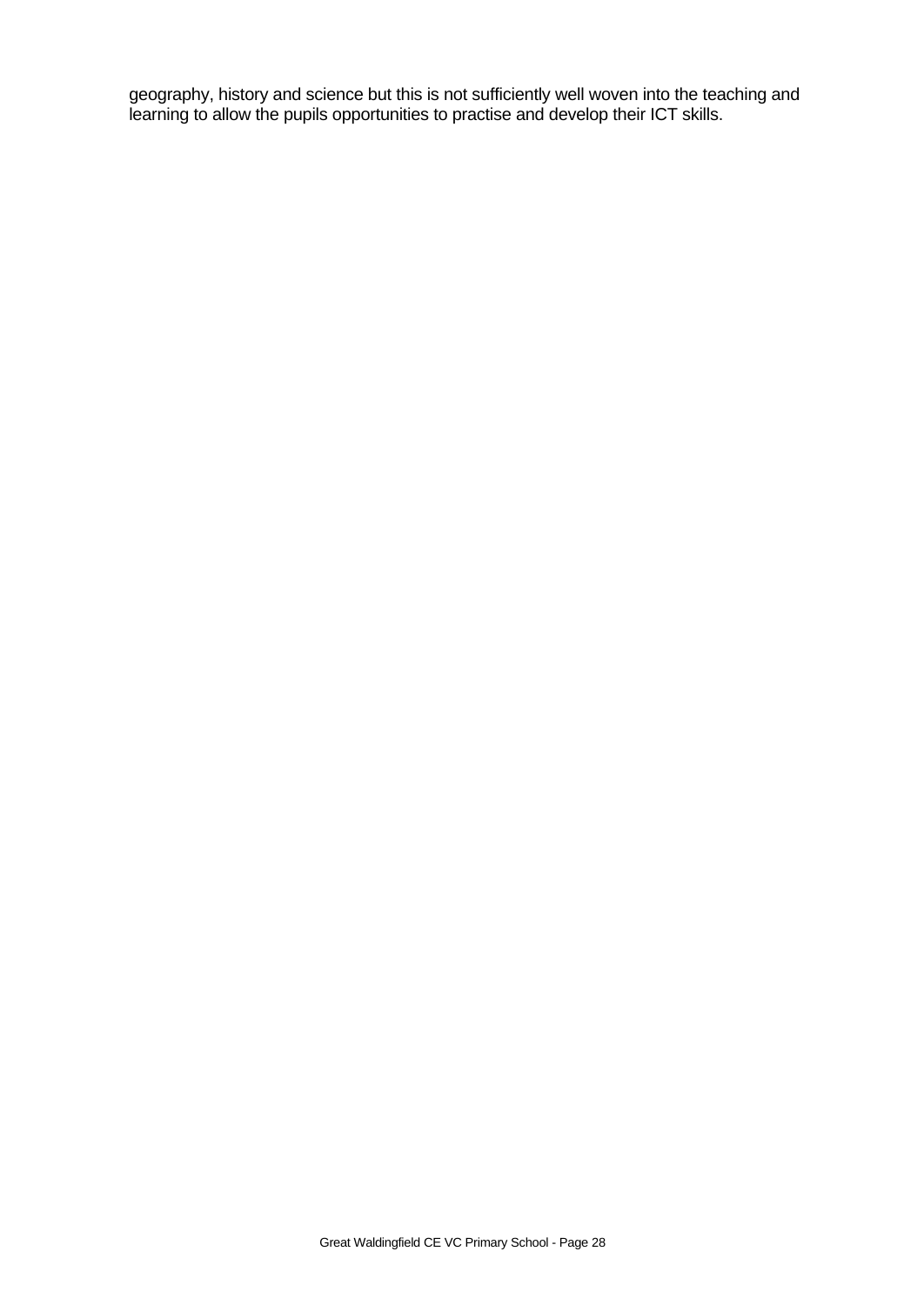## **HUMANITIES**

## **RELIGIOUS EDUCATION**

Provision in religious education is **good.**

#### **Main strengths and weaknesses**

- Teachers have good subject knowledge and are confident and enthusiastic in their teaching.
- The subject makes a very good contribution to pupils' spiritual and social development.
- The curriculum is well managed and enriched by visits, the support of visiting experts and an after-school club.
- The subject coordinator provides enthusiastic and knowledgeable leadership for her colleagues.
- The study of Islam is less well developed than the work on Christianity and Judaism but meets the recommendations of the locally agreed syllabus.
- Pupils' work is often untidily presented. There is little evidence in the teachers' marking that they are helping the pupils to improve these skills.

- 80. Pupils' good achievement in religious education is the result of the teachers' positive and enthusiastic approach to the subject. In the two lessons seen, the teachers used imaginative ways of stimulating the pupils' interest in the subject. For example, when Year 2 pupils learnt about the way in which the seasons affect human activity, the lesson started with an energetic and relevant game on the playground. This was followed with an activity that involved pupils in sorting clothes by their suitability for different seasons and ended with a creation story and discussion. Because the activities actively involved the pupils, they sustained their attention and the discussion at the end of the lesson revealed that they all made good gains in understanding the relationship between man, his environment and beliefs about creation. Pupils in Years 3 and 4 were helped to reflect on their understanding and experience of 'Celebration' by hearing the poem, 'And my heart soars' by the Native American Chief Dan George. The teacher led the discussion skilfully to elicit examples of pupils' own celebrations.
- 81. Although the sample of pupils' work showed that the recommendations of the locally agreed syllabus are met, most of the pupils take little pride in presenting their work tidily and attractively. The teachers mark pupils' work regularly but rarely comment on pupils' handwriting and presentation or set them targets to help them to make improvements.
- 82. Pupils are involved in many practical activities and visits that help them to understand the relevance of special ceremonies and festivals for Christians, Jews or Muslims. Older pupils were involved in using the computer to write and publish a 'Church Trail' for use by visitors to the village church. This was an effective way of helping them to learn about the significance of different parts of the building and some of the religious artefacts. Good use is made of visiting specialists to enrich the curriculum. For example, when the pupils learn about Judaism, a visiting teacher brings artefacts and expertise that help them to understand the key ideas and to achieve well.
- 83. The subject makes a very good contribution to pupils' personal development. For example, pupils consider the difference between customs and rules and relate these ideas to the life of the school. Strong links with the church and the Christian ethos of the school help pupils to understand how believers find their faith helps them in their day-to-day life. Pupils' knowledge and understanding of the major Christian festivals and key stories from the Bible is reinforced well by the way in which they are encouraged to take an active part in services. An after-school club enables the pupils to take part in drama activities and to learn Christian songs and hymns that they then perform during the church services.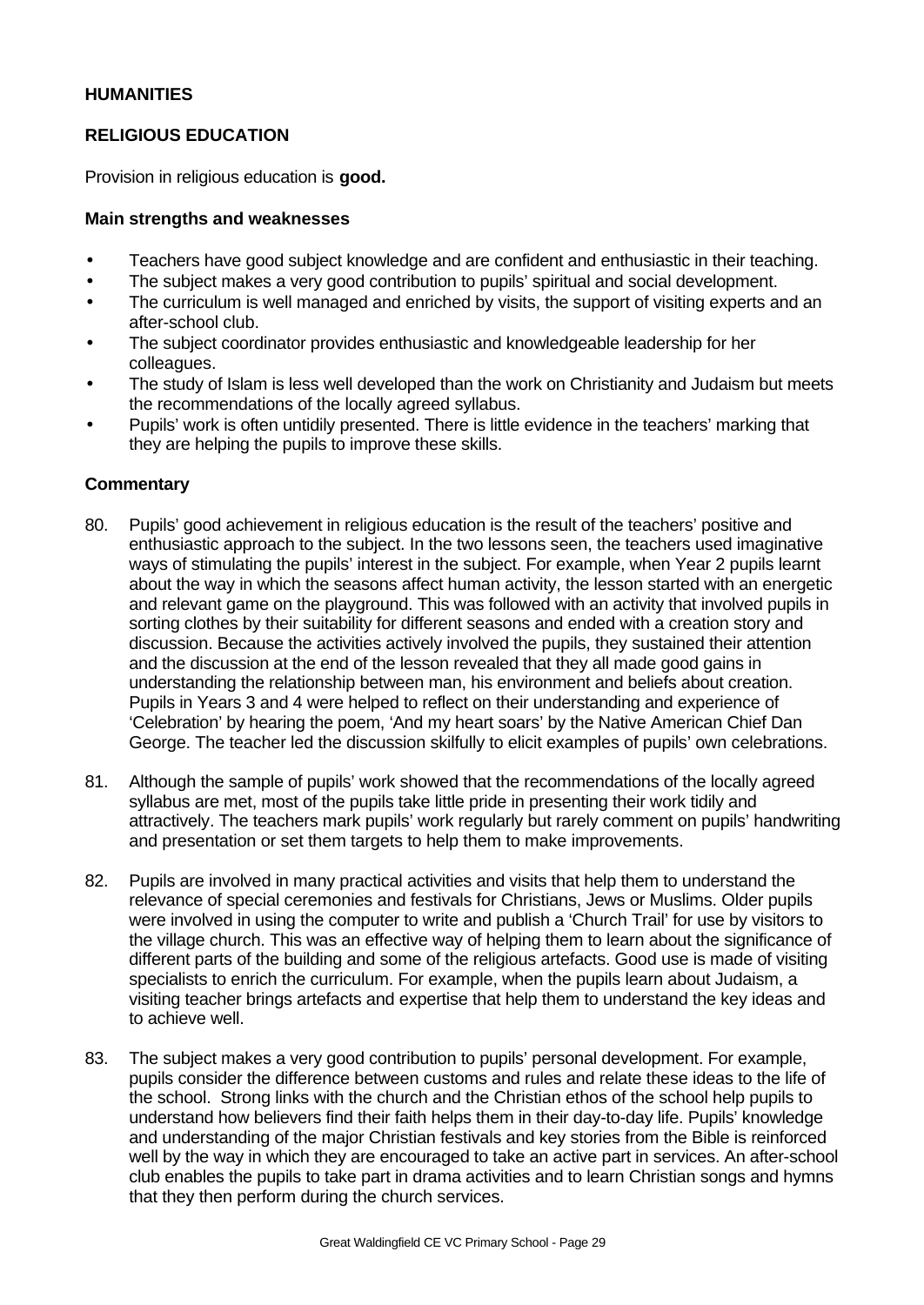84. The subject coordinator's enthusiasm gives the subject a high status. She is instrumental in forging and developing many of the links with visiting experts, the local authority advisory team and the local Church: these are important factors in the richness of the curriculum. Her involvement in developing teaching materials for the local education authority has been beneficial to the school. The coordinator has identified that the teaching about Islam is less well developed and has identified several strategies to improve this.

# **HISTORY**

The small amount of sampled work seen in this subject was **good.**

#### **Main strengths and weaknesses**

- The subject is well promoted through visits in the local area and visitors to the school.
- Pupils' enquiry skills are developed well using good quality historical artefacts and resources.
- There is little evidence that the tasks are varied to challenge pupils' different learning needs.
- The teachers are not consistent in expecting pupils to write neatly and present their work well.

## **Commentary**

- 85. History is celebrated and given status in good quality displays around the school. In the one lesson observed, pupils in Years 3 and 4 made good progress and achieved well because of the good quality of the teaching. The teacher provided pupils with interesting illustrations and encouraged them to look carefully and make deductions about life in Ancient Greece. They were motivated by the task and made good progress in understanding differences in life then and now. A study based on the village enabled pupils to make comparisons between old and new houses and the reasons for the development of the village. The pupils have examined extracts from the 1851 census and compared the work available then with work in 2003. Year 3 pupils show interest in poor conditions of work in Victorian times.
- 86. There was little evidence in the sample of pupils' work that the teachers provide tasks that challenge pupils of different abilities. Consequently, some pupils do not complete the task to a good standard while others are capable of doing something more challenging. Pupils do not always present their work well on work sheets or in their exercise books. There is little evidence that the teachers use marking and feedback to pupils to make their expectations clear or to insist that they make improvements.
- 87. Pupils are generally presented with relevant and interesting opportunities to learn and the curriculum is enhanced by visits to museums. Although some use is made of computers to find information, this is not well developed.

## **GEOGRAPHY**

The small amount of sampled work seen in this subject was **good.**

#### **Main strengths and weaknesses**

- The subject coordinator leads and manages the curriculum well.
- The curriculum, including fieldwork, is well planned.
- The school grounds are used well to promote pupils' knowledge and understanding of the area and of environmental issues.
- There is little evidence that the tasks are varied to challenge pupils' different learning needs.
- Assessment procedures are not sufficiently well linked to the curriculum.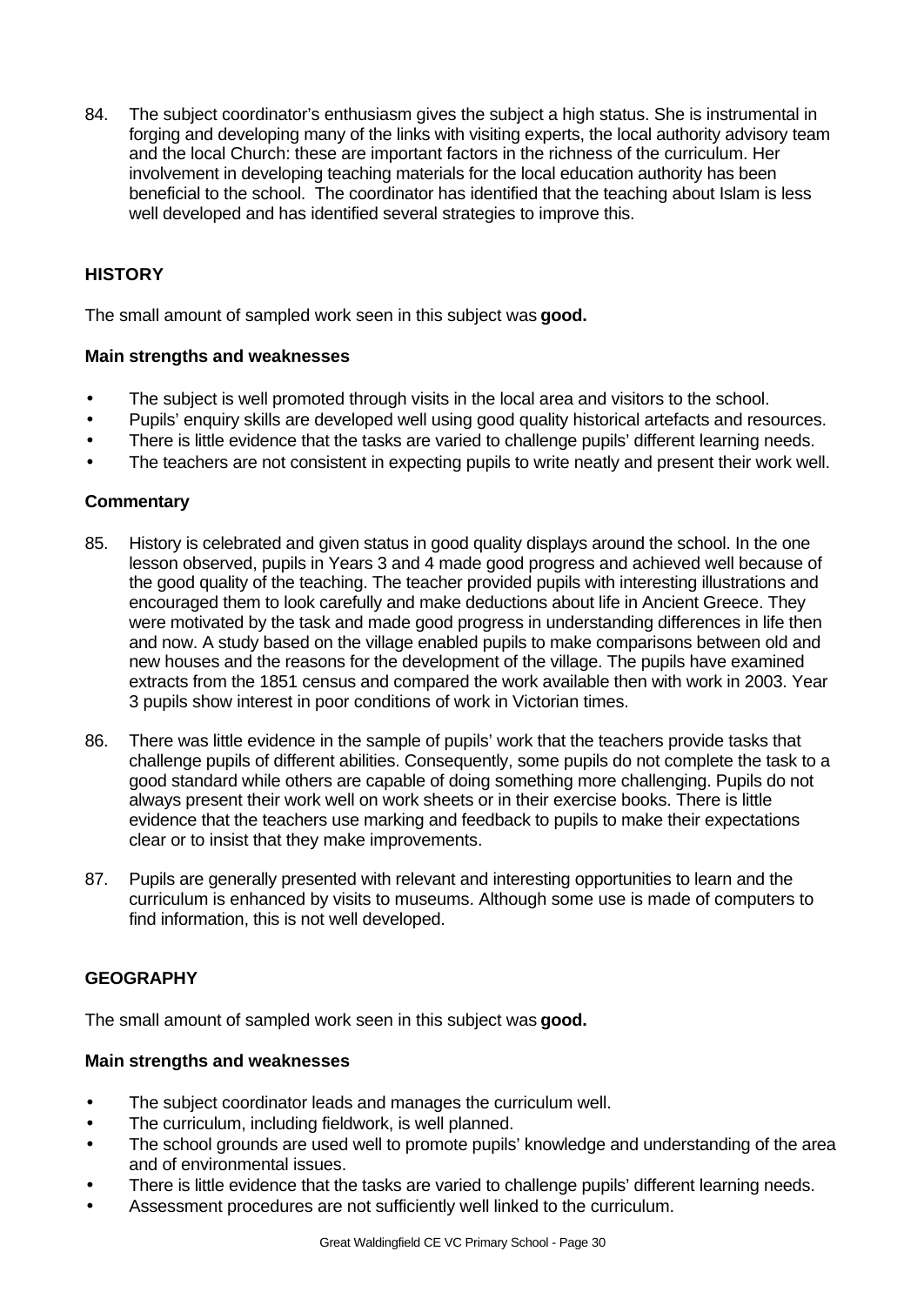88. The curriculum is well planned and includes fieldwork in the village and further afield. The school grounds are used well to promote pupils' knowledge and understanding of place, and its associated environmental importance. Some use is made of information and communication technology to support pupils' learning but more could be done. In the work of pupils sampled for the inspection, there was little evidence of work being well matched to the needs of pupils with differing abilities. Assessment procedures are not sufficiently matched to the revised scheme of work to enable teachers to judge standards and progress.

# **CREATIVE, AESTHETIC, PRACTICAL AND PHYSICAL SUBJECTS**

# **MUSIC**

Provision in music is **good.**

## **Main strengths and weaknesses**

- Pupils enjoy music and this helps them to concentrate and make good progress in lessons.
- The pupils sing well.
- The subject makes a very good contribution to pupils' personal development particularly their spiritual, social and cultural development.
- Links are strengthened through the good opportunities pupils are given to perform for parents, friends and the community.
- The subject coordinator provides enthusiastic and knowledgeable leadership for her colleagues.

- 89. Pupils achieve well in music because of the good quality of teaching and their positive attitudes to the subject. Whenever they listen to, compose or perform music, pupils show that they have positive attitudes to the subject by their good behaviour and high levels of concentration. For example, when pupils in Years 3 and 4 composed sound pictures to describe the characteristics of an animal, they collaborated very well in groups of three or four making good use of the time by focusing on the task they had been given. When they performed their compositions, they did so with confidence and showed respect for others by listening carefully. Pupils in Year 2 worked hard to learn the Caribbean song, 'Tingalayo' and to add an accompaniment of three rhythmic patterns. They responded well to the challenge by putting in a lot of effort and the result was that they made good progress in the lesson and improved their performance. They had enjoyed the lesson so much that they did not want to stop.
- 90. Very good provision is made for the pupils' personal development. Recorded music is used to good effect to develop pupils' awareness of a wide range of musical traditions from across the world. The pupils have had opportunities to play the Indonesian Gamelan, and have access to instruments such as ocarinas and 'boom whackers' from other cultures. They have heard pupils from other schools play Samba drums, folk music and orchestral instruments. Religious music from the Taize community, used at the start of collective worship, created a calm atmosphere that helped the pupils to focus on a time of prayer and reflection. Opportunities to play musical instruments or to sing as part of a group make a good contribution to pupils' social development. Pupils' self-confidence is well promoted through regular opportunities to perform for parents and other members of the community in school or in the church. The pupils also perform with the adults in the church choir at the village concert. These occasions help the pupils to see themselves as part of the wider community and give good opportunities for adults to join in appreciating the pupils' achievements.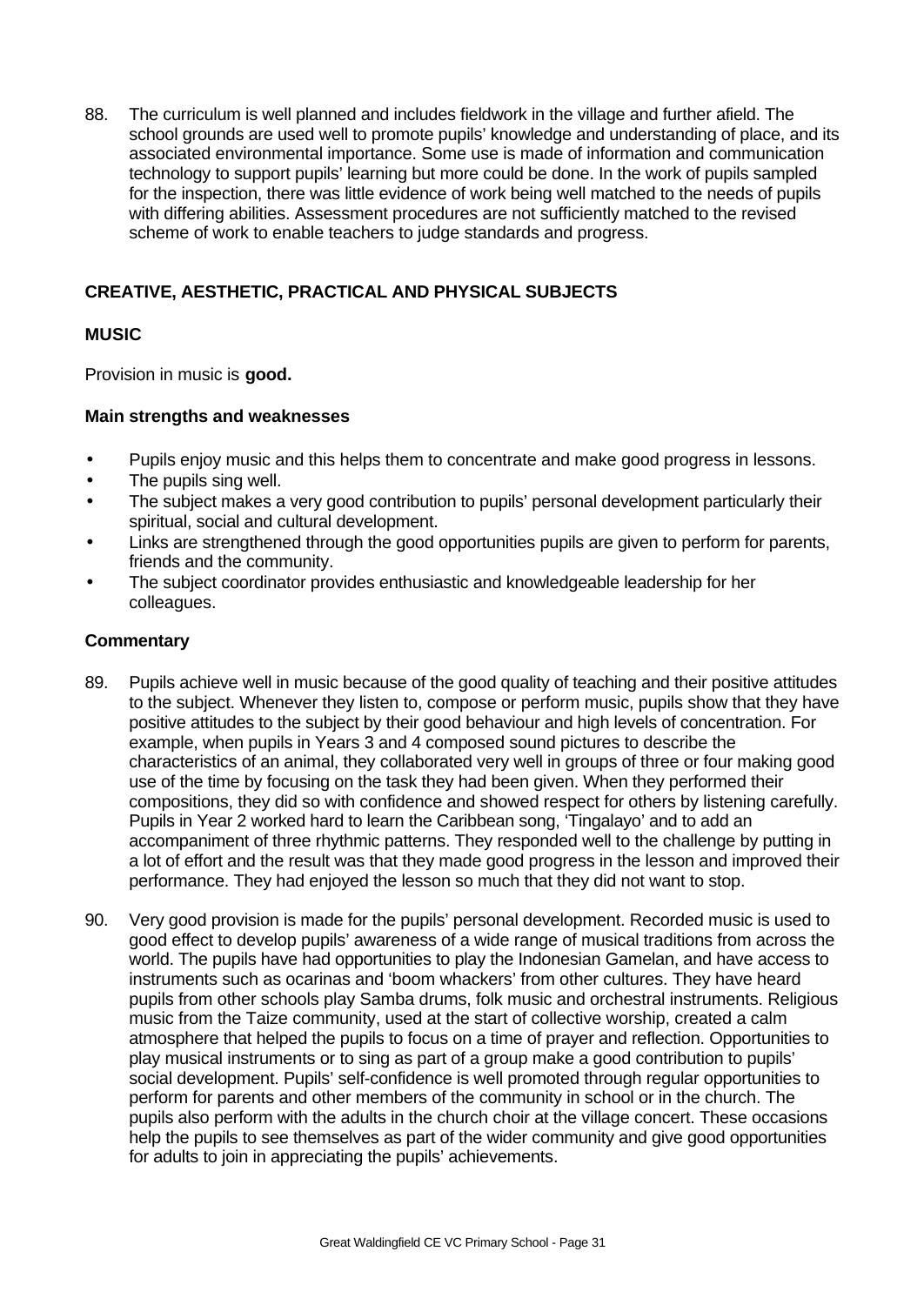- 91. All pupils are taught to play the ocarina. This gives them an introduction to reading conventional music notation and to be successful instrumentalists. Singing is a strength of the school. The pupils sing tunefully, rhythmically and with obvious enjoyment. They are very proud of the compact disk of their favourite songs that they recorded last year.
- 92. The subject coordinator provides a strong lead for her colleagues. She has developed the curriculum well and has provided her colleagues with resources that enable them to teach their own music lessons even though they are not specialists. That her enthusiasm for music is infectious is evident in the pupils' response to lessons and to the choir and ocarina club that she runs after school.

## **PHYSICAL EDUCATION**

Provision in physical education is **good.**

## **Main strengths and weaknesses**

- The good quality of the teaching and the pupils' positive attitudes.
- The insistence on high standards of behaviour ensures that no time is wasted in lessons, all pupils are safely involved and achieve well.
- The opportunities provided for pupils to take part in a variety of sports.
- The subject makes a good contribution to pupils' moral and social development.

## **Commentary**

- 93. The quality of teaching and learning in the two lessons seen was good. The teachers made a brisk start to the lessons which meant that the pupils were actively involved right from the start. Because the teachers made clear that they expected them to concentrate and work hard to improve their skills, the pupils responded by persevering and achieved well within the lessons. The teachers chose the activities well. For example, pupils in Year 2 improved their skills in accurately throwing and catching a large ball because the range of activities was focused on the same skill but the variety of tasks kept them interested throughout the lesson. In Years 3 and 4, pupils were confident to devise their own warm-up activity and worked independently and with concentration. The oldest pupils are agile as they dodge and change direction and watch their partner or opponent carefully in ball games. In both classes, the pupils cooperate very well when they work with a partner or as a member of a larger group are developing a good sense of team work. Because the teachers have high expectations for the pupils' behaviour, the lessons move along at a brisk pace and this means that no time is wasted. The pupils enjoy the lessons and work hard which contributes to the good pace of learning. The good quality of teaching has been sustained since the last inspection.
- 94. The school is introducing a new scheme of work and plans to review and evaluate this at the end of the first year of implementation. Good arrangements are made with outside experts to compensate for the lack of specialist subject expertise in the school. Pupils have opportunities to take part in competitive games. Year 4 pupils take part in a day visit that gives them experience of adventurous activities. By the time they leave the school, almost all pupils can swim at least 25 metres. Recent training in gymnastics has enhanced teachers' skills and raised their expectations of pupils.
- 95. Pupils are helped to develop an awareness of right and wrong and the importance of being a team player and in this way the subject makes a good contribution to their personal development. When they take part in competitive events such as sports day, pupils learn about winning, losing, and contributing to the team effort.

## **DESIGN AND TECHNOLOGY**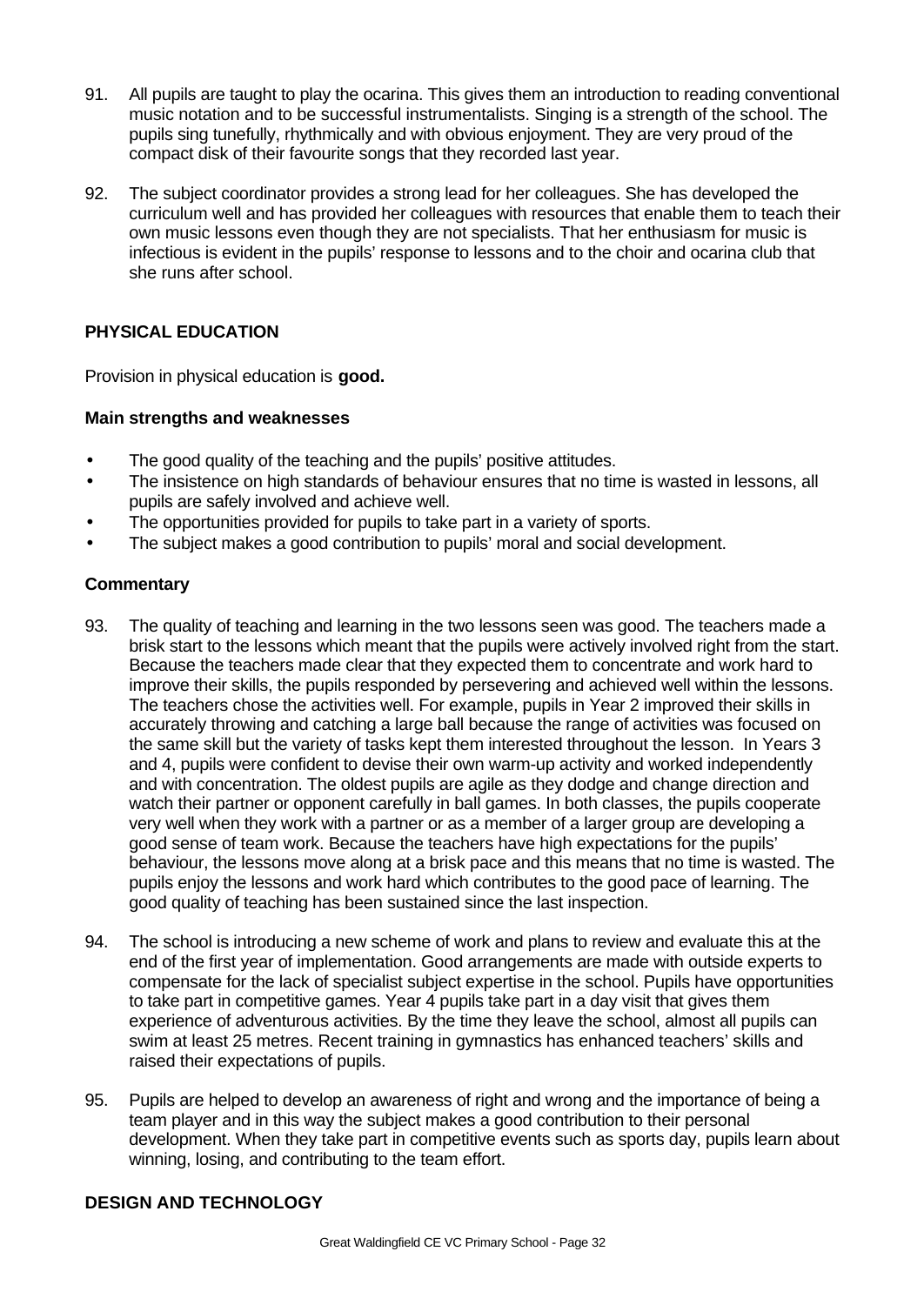No teaching was available for observation during the inspection week. A scrutiny of pupils' work was not practical so early in the school year. The new 'construction club' was observed and the coordinator interviewed.

## **Main strengths and weaknesses**

- The good leadership and management of the subject leader.
- Safety issues are well managed.
- 96. The leadership and management of design and technology are good. The subject coordinator has set appropriate priorities to promote new ideas and to replenish the good range of resources. The subject is considered important and has a high profile in the school. A week long focus on design and technology in the spring term gave pupils good opportunities to develop a range of skills. An end of week display of pupils' products was well attended by parents. Good attention is given to safety issues when teachers plan lessons. The coordinator requires teachers to plan in detail to show how they will ensure pupils' safety. She monitors these plans rigorously. The first meeting of a well attended after school club, ' the construction club', was held during the inspection week. One pupil was completely absorbed in following the instructions for constructing a helicopter. Other pupils worked collaboratively and cooperatively using a good range of practical construction kits. There are good resources.

## **ART AND DESIGN**

The provision for art and design is **good.**

## **Main strengths and weaknesses**

- The provision is well led and managed and this has been effective in raising teacher expectations and pupils' standards of attainment.
- The quality of teaching is good.
- Good provision is made for pupils with special educational needs.
- The use of information and communication technology is developing well.
- There is a good range of good quality resources. Good use is made of the school grounds and the village as inspiration for pupils' work.

- 97. The coordination and management of art and design are good. The subject coordinator is knowledgeable and ready to give advice and encouragement to her colleagues. She leads by example through her effective teaching and promotes the subject across the curriculum well.
- 98. In the three lessons seen, the quality of teaching was good. The teachers created challenging activities that encouraged pupils to be inventive and to pay careful attention. Different groups of pupils, including those with SEN, are fully included and enabled to participate in artwork. Assessment procedures, including pupil observations and work scrutiny, successfully enable teachers to adapt the curriculum and to monitor pupils' progress.
- 99. There is a good emphasis on providing pupils with the experience of using a wide range of materials and methods. The range and quality of resources are good and this enables the pupils to achieve good results. The school grounds and the village are a source of inspiration for the subject; the attractive pencil drawings of trees as part of a community woodland project are of good quality. The use of ICT is developing well, and pupils use programs to create designs.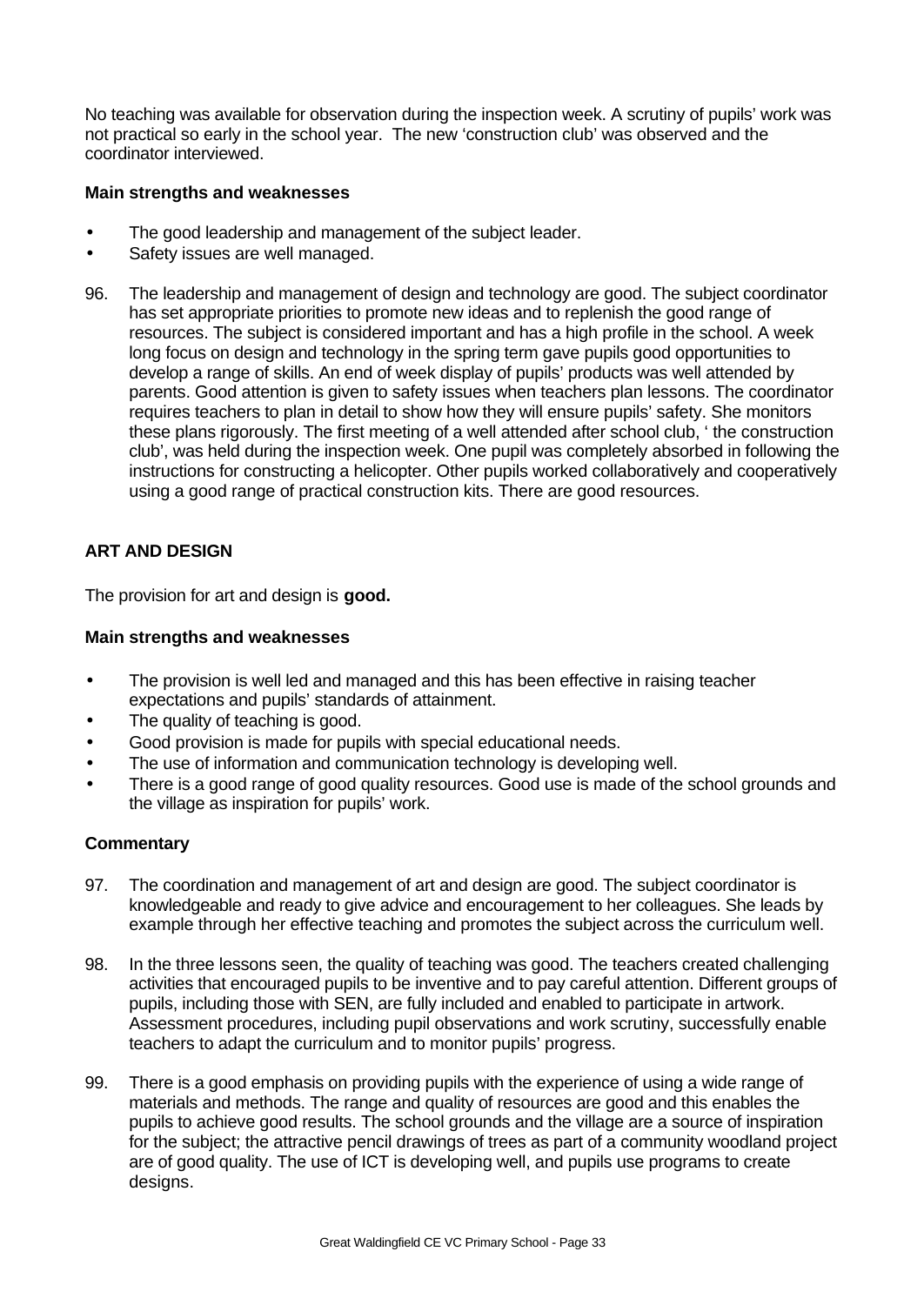100. The subject makes a good contribution to pupils' personal development. For example, the very successful bi-annual art exhibition makes a good contribution to pupils' social and cultural development. Their art work is sold and this helps them to understand the commercial value of their skills. There is good liaison with the middle school to which the majority of pupils transfer and a joint exhibition of pupils' work has been held.

## **PERSONAL, SOCIAL AND HEALTH EDUCATION AND CITIZENSHIP**

It was not possible to make an overall judgement of provision or standards in personal, social and health education but the outcome of the provision is good. A discussion with the subject coordinator, informal discussions with other staff and pupils and the examination of a sample of pupils' work provides sufficient evidence for the following judgements.

## **Main strengths and weaknesses**

- The school council is used well to take account of pupils' views.
- There is a good range of activities that involve pupils in environmental projects within the community.
- The subject coordinator provides good support for her colleagues and has an enthusiasm for developing the subject.

- 101. The aspect is developing well under the leadership of a coordinator appointed within the last two years. Under her leadership, a school council has been formed and pupils from all the age groups are benefiting from the opportunity to influence some of the decisions about the school community. For example, they have discussed their concerns about the use of the playground for football during playtimes and changes have been made in response to their ideas. Pupils of all ages take responsibility for daily tasks that help the school to run smoothly. For example, the youngest children take the register to the office and older pupils take responsibility for operating the sound system and overhead projector in assembly. These responsibilities are helping them to become aware of the ways in which they can contribute to the life of the school. Pupils in Year 2 learn about people's jobs and how they help the community and about their own responsibilities at home and at school.
- 102. Pupils' work in religious education has helped pupils to understand how different rules are needed for different situations and how these help people to live within a community. Collective worship also plays a good part in developing pupils' relationships and respecting the difference between people. For example, when pupils listened to the Bible story of 'Blind Bartimaeus', they were helped to see things from his point of view and showed a good understanding of his feelings. The teachers make sensitive use of opportunities to discuss issues of relationships and respect for others. They are used well to resolve issues such as inappropriate behaviour and incidents of bullying and to help pupils to make choices between right and wrong actions. Year 3 pupils have considered quarrels and what might have been said or done differently to change the course of events.
- 103. Pupils are taught what makes a healthy lifestyle. Year 4 pupils have written very clear advice on keeping clean and healthy. In a science lesson, pupils tested their pulse rate and discovered the effect of exercise on their heart. They began to understand how regular exercise keeps the heart healthy and created posters to promote physical activity. The pupils' involvement in environmental initiatives such as the development of a community wood is helping them to realise their responsibility for their local area.